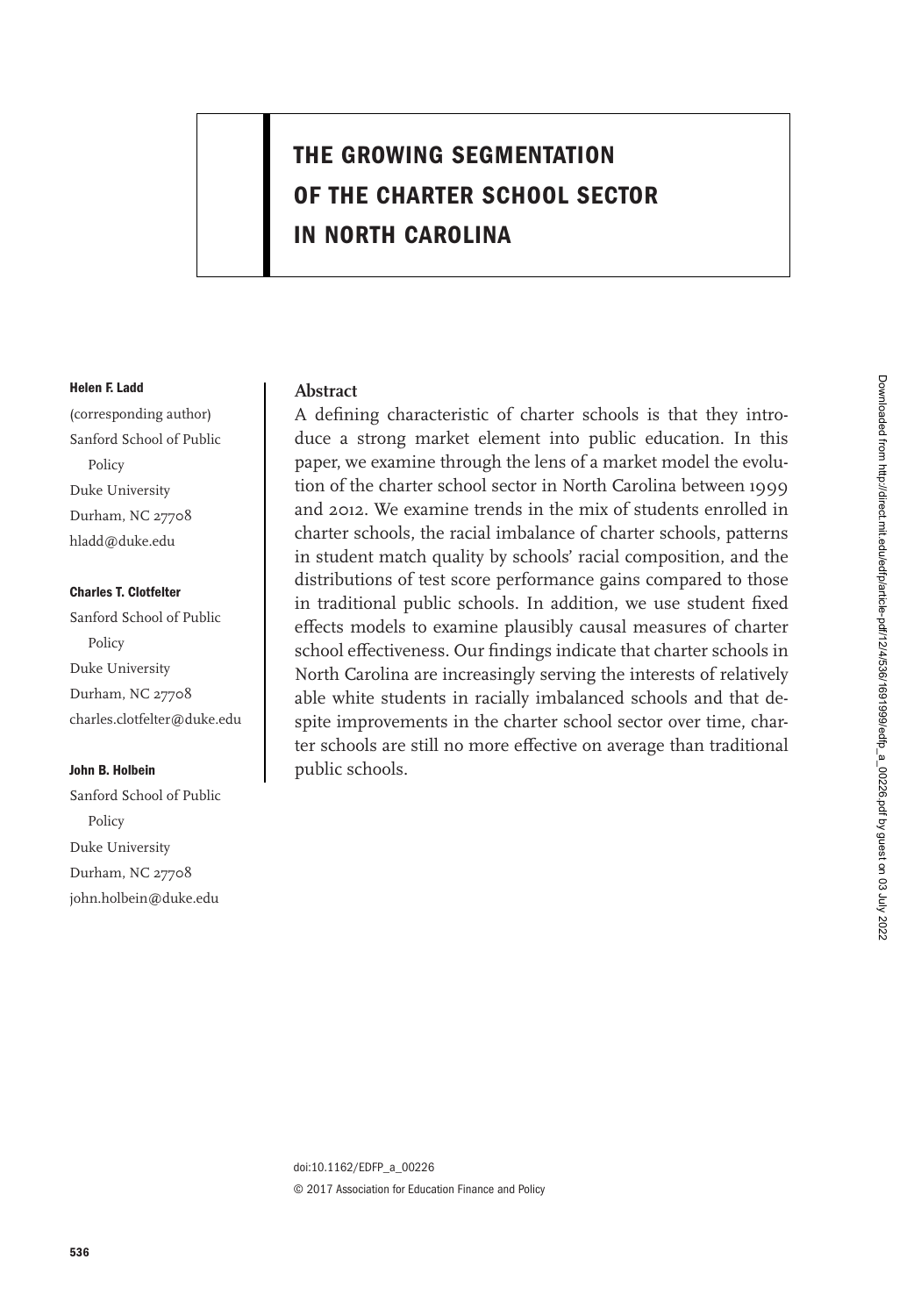# **1. INTRODUCTION**

Since their birth in Minnesota in the early 1990s, charter schools have represented a growing component of the K–12 education policy landscape in many U.S. states. Such schools share features of both public and private schools. In return for public funding they are not allowed to charge tuition, must admit students through a lottery if they are oversubscribed, and are subject to the same accountability standards as regular public schools. They are similar to private schools in that they are operated by nongovernmental entities, are relieved of many restrictions on their use of inputs, and are schools of choice in that no students are assigned to attend them. In contrast to private schools, they require a charter to operate that is subject to periodic state-mandated review. With its 107 charter schools in 2013, North Carolina—the subject of this study—ranked fourteenth among the states in terms of the size of the charter sector.

A defining characteristic of charter schools is that they introduce a strong market element into public education. In a standard private sector market with differentiated products, new firms enter a market in response to profit-making opportunities. Over time, the firms that are well-run and that satisfy consumer preferences will tend to expand or be replicated while those that are less successful—perhaps because they are not well-managed or because they misjudge the nature of the demand—will not attract and keep customers, and consequently will go out of business. As a result of this Darwinian process of entry and exit, one would predict the firms that survive in a newly established market space would, as a group, become more successful over time in delivering what customers want. If we apply this reasoning to the market for schooling, more choice should produce a better educational fit between what schools offer and what parents want for their children, and should ultimately lead to better outcomes, at least in terms of the outcome most widely valued and readily measured—standardized test scores.

In this paper, we examine the extent to which a similar market process has emerged in the charter school sector in North Carolina, an examination that builds on similar research in Texas by Baude et al. [\(2014\)](#page-25-0). In doing so, we take careful note of some significant features of the charter school sector. For example, although entry into the sector is far freer for charter schools than for traditional public schools, entry is still constrained by the requirement that each charter school must first obtain a charter from the state. Thus, state policies toward charters, including the procedures of the chartering agency or agencies, are likely to influence how the market evolves. Another relevant feature one that emerges clearly from extensive prior research on parental choice of school in a variety of contexts and one that applies to traditional public schools as well—is that in choosing schools, parents care not only about the quality of the education being offered but also about the mix of students in a school (e.g., Bifulco and Ladd [2007\)](#page-25-0). This feature means the market will be subject to externalities in the sense that the decisions of some parents affect the value of schooling available to others. In addition, this feature and other considerations are likely to affect who benefits and who loses from the introduction of market forces in education. Because schooling is so important to the life chances of children, this attention to winners and losers has considerable policy significance. Thus an evaluation of the charter school sector requires close attention to whether the charter school sector serves the needs of those who are not well served by the traditional public school sector.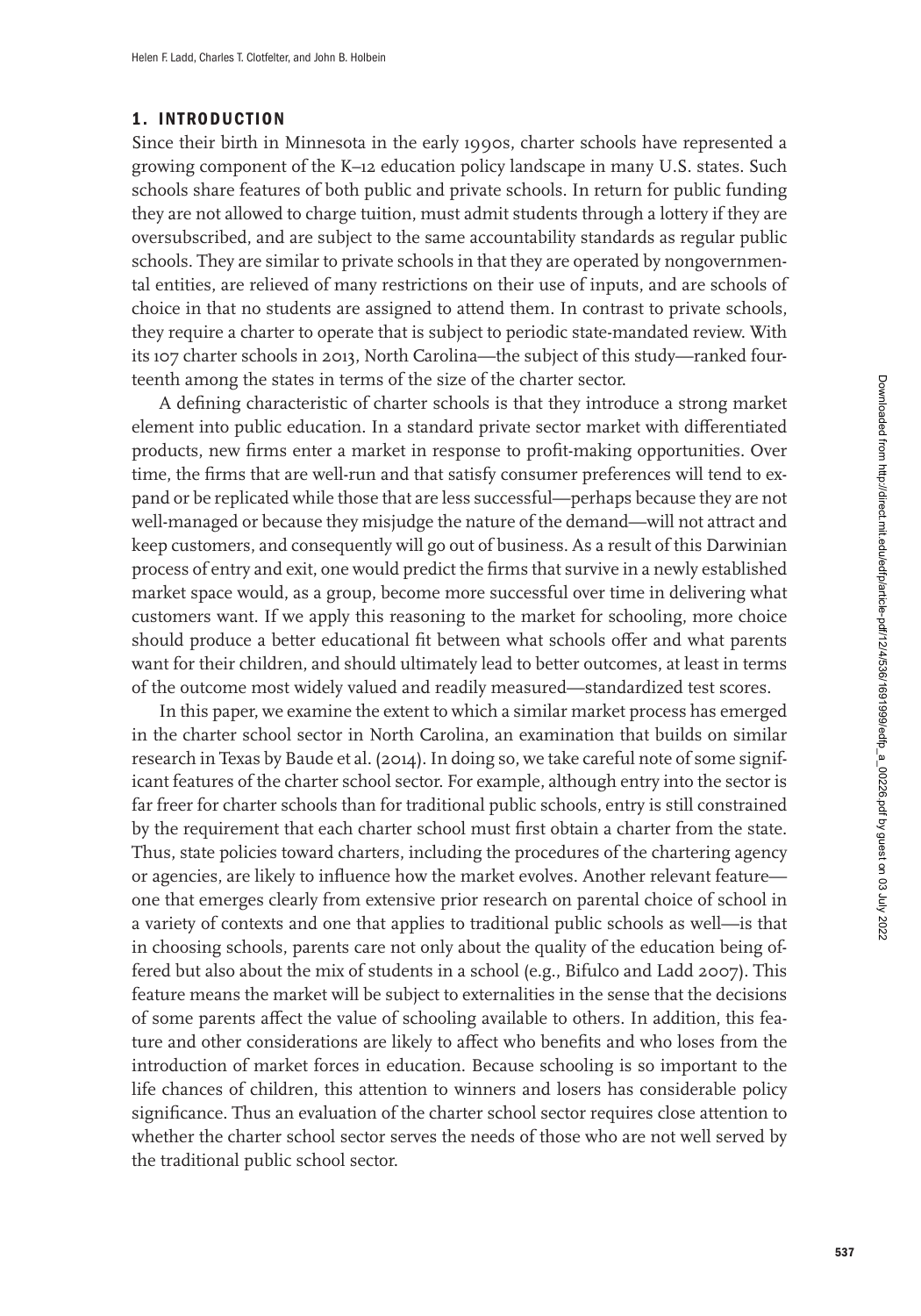In section 2 we describe the changing charter school context in North Carolina. In section [3](#page-8-0) we explore the supply and demand for charter schools serving different groups of students. In section [4](#page-12-0) we use value-added models to compare the distribution of test score gains in charter schools to the distribution of gains for comparable students in the larger public school sector, and in sections [5](#page-16-0) and [6](#page-18-0) we explore possible explanations for those trends. Although most of the analysis in the paper is descriptive, we provide some plausibly causal estimates of charter school effects in section  $7<sup>1</sup>$ 

# **2. NORTH CAROLINA CONTEXT AND CHARTER SCHOOL TRENDS**

When Republicans in North Carolina first raised the possibility of charter school legislation in the mid 1990s, advocates for poor and minority students were strongly opposed. This opposition may have reflected the state's historical experience with school choice during the 1960s, when "freedom academies" were established to provide a way for white students to avoid integrated schools (Myers [2004\)](#page-26-0). Eventually, Democrats agreed to support charter schools enabling legislation out of concern that the alternative form of choice being pushed by Republicans—vouchers for private schools—would be even more detrimental to the interests of disadvantaged students.<sup>2</sup> Thus the state's 1996 legislation enabling charter school was a compromise solution to the politically contentious issue of parental choice and its racial implications. This brief historical context helps to explain the significant differences between the charter school movement in southern states such as North Carolina and northern states such as Massachusetts and Michigan, where debates about charters focused less on race and more on unions, accountability, and the use of charters as a mechanism for helping the poor (Fuller, Elmore, and Orfield [1996;](#page-26-0) Bettinger [2005\)](#page-25-0).

The original North Carolina legislation specified goals related to student learning, teachers, and parents. The first two goals were to improve student learning and to increase learning opportunities, especially for students at risk of academic failure or the academically gifted. The next two were to encourage new teaching methods and to create new professional opportunities for teachers. Another was to give parents more choice of schooling options. Finally, the legislation made it clear that charters were to be held accountable for measurable student achievement results. Of primary interest for this study are the role of parental choice and the focus on measurable student learning.

The original legislation explicitly stated that charter schools could not discriminate on the basis of race or ethnicity. In addition, the legislation stated that within a year of opening, the population of the school "shall reasonably reflect" the racial and ethnic mix of the community in which it is located.3 Further, the State Board of Education

<sup>1.</sup> Except where noted, all the data in this paper come from the North Carolina Education Research Data Center. The center provides data on a confidential basis to researchers, from the North Carolina Department of Public Instruction on all students in the state. All identifying information has been removed.

<sup>2.</sup> A charter school bill was initially introduced in the House by a Republican and in the Senate by a Democrat in 1995, but it failed to pass. The following year the North Carolina Family Policy Council worked closely with the original sponsors to draft a compromise proposal that passed in 1996. For a brief legislative history of charter schools, see article by Will Schultz of the North Carolina History Project (northcarolinahistory.org/encyclopedia/charter-schools/).

<sup>3.</sup> See the 1996 legislation (www.ncga.state.nc.us/enactedlegislation/statutes/html/bysection/chapter\_115c/gs \_115c-218.45.html). That language was changed in 2013 to read, the charter school "shall make efforts for the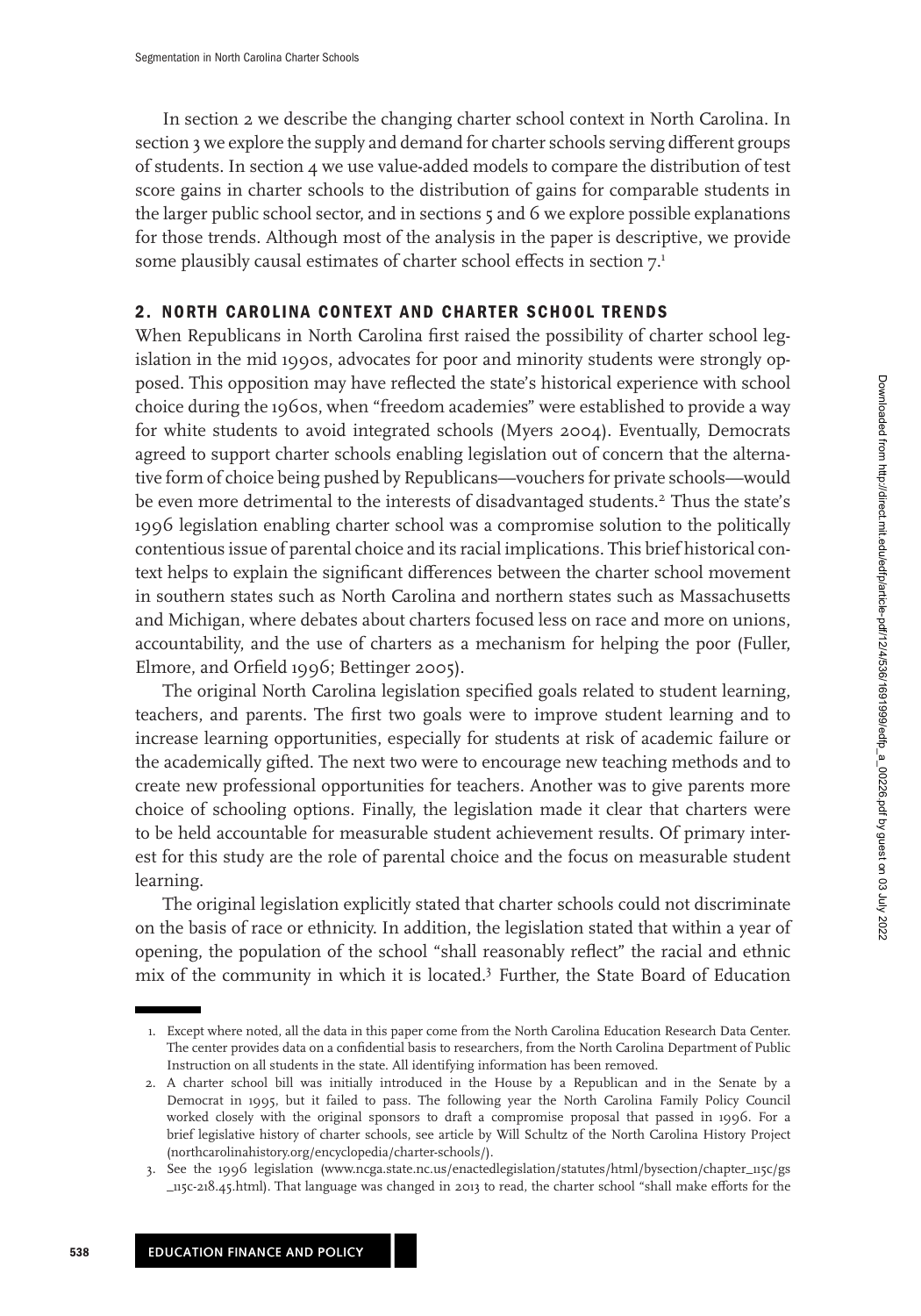was encouraged to give preference to applications that demonstrated the capability of serving students at risk of academic failure. It also required charter school operators to develop a transportation plan so that transportation would not be a barrier to any student who lived within the district of the charter school. In return for public funding, the charter schools were not allowed to charge tuition or fees, but were permitted to raise funds from other sources.

The 1996 law gave state officials somewhat more control over the establishment of charter schools than was the case in other states (Bifulco and Ladd [2006,](#page-25-0) 2007). The ultimate authorizing power for all charters was given to the State Board of Education, with the number of charter schools statewide capped at one hundred. In addition, no more than five charters could be authorized in a single district in any given year. In other ways the legislation was relatively permissive in that it allowed any group or individual to apply for a charter and to operate as an independent nonprofit corporation with far more autonomy over the use of for-profit management companies and personnel policies than was the case for traditional public schools.

Despite significant growth in the state's population and periodic efforts by charter proponents to increase the number of charter schools, the cap remained at one hundred until 2011. In 2010, the state secured \$400 million in federal Race to the Top funds by promising, among other things, to raise the charter school cap. In 2011, a Republicancontrolled legislature completely eliminated the cap and made it possible for existing charters to expand their enrollments by 20 percent per year without approval from the State Board. Two years later, the legislature loosened the regulations further and created a more charter-friendly environment by creating a new North Carolina Charter Schools Advisory Board, made up of charter supporters. Specifically, the legislation stated that, "All appointed members of the Advisory Board shall have demonstrated an understanding of and a commitment to charter schools as a strategy for strengthening public education."<sup>4</sup>

Figure [1](#page-4-0) shows the growth in the state's charter schools over time. Thirty-three charter schools were operating in the 1997–98 school year (all academic years in the figure and throughout the paper are designated by the final year). The number had risen to ninety-seven by 2005, through a combination of new entrants and a few exits, and to the maximum allowed, one hundred, by 2012. After the cap was removed the number of charters in the state grew rapidly—nine new charter schools opened for the 2012–13 school year and twenty-three more for the 2013–14 school year, although five schools also closed during that period. Another twenty-six schools were granted charters for the 2014–15 school year. The arrival of seventy-one new applications for the 2015–16 school year—shown by the dashed line in the figure—created great concern among charter school skeptics. Counter to the hopes of charter school proponents, however, the

population of the school to reasonably reflect the racial and ethnic composition of the general population residing within the local school administrative unit in which the school is located …"

<sup>4.</sup> See www.ncleg.net/Sessions/2015/Bills/House/PDF/H334v4.pdf, page 2. This 2013 bill enabled additional expansion by permitting charter schools to add one grade higher or lower than it currently offered without the approval of the State Board. The bill also reduced the proportion of charter school teachers in grades K–5 who had to be certified from 75 percent to 50 percent, removed the right of districts to submit impact statements with charter school applications, and set up a fast-track approval process.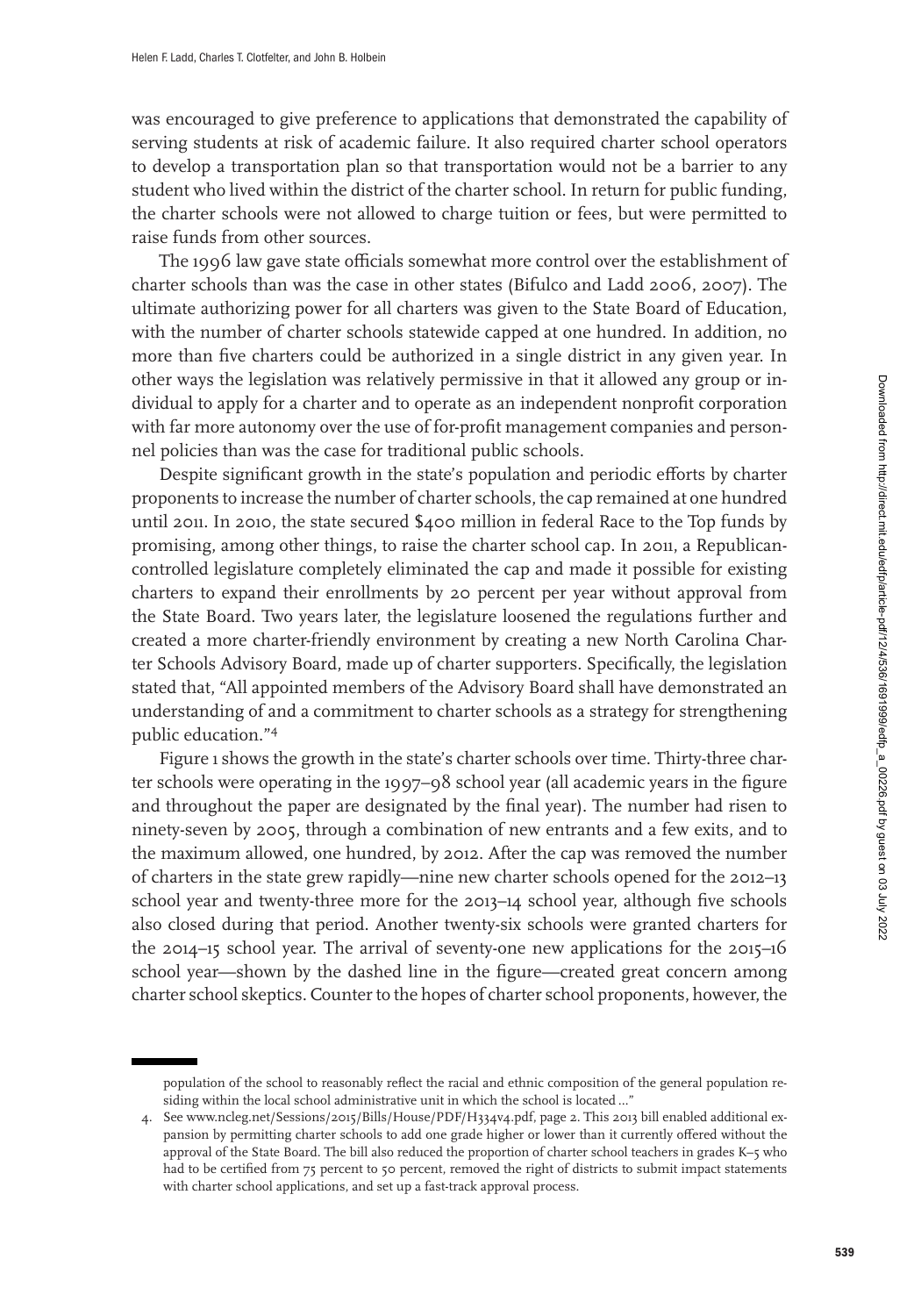<span id="page-4-0"></span>

Notes: Dashed lines indicate projections regarding future charter openings based on information released by North Carolina's Department of Public Instruction. Closings for these years are yet to be determined. Sources are provided in Appendix [table A.1.](#page-27-0)

Figure 1. Growth in North Carolina Charter Schools (1998-2016).

charter school advisory board in 2014 recommended that only eleven of them be granted a charter.<sup>5</sup>

As of 2014, charter school students accounted for 3.6 percent of all public school students in the state, with the percentage of K–8 students (4.2 percent) being twice that of ninth to twelfth grade students (2.1 percent). Although the overall percentages are low, they are far higher in some of the urban districts—currently, charter school students account for 15.1 percent of all students in Durham, 4.7 percent in Winston-Salem, 6.1 percent in Charlotte-Mecklenburg, and 4.9 percent in Wake County.

Table [1](#page-5-0) compares, over time, the characteristics of students in charter schools with those in traditional public schools.<sup>6</sup> The trends in the racial mix of students tell a clear story. In the early years, black students were substantially overrepresented and white students were underrepresented in the charter schools relative to traditional public school enrollments. Over time, however, that pattern changed. The white share of charter school students increased from 58.6 percent to 62.2 percent over the full period, while their share of traditional public school students *declined*, from 64.1 percent to 53.0 percent. Thus, by 2012, white students were significantly overrepresented in the charter school sector. During this same period, Hispanic students increased from 0.8 percent of charter students to 5.5 percent in 2012, still well below their 13.5 percent share of traditional public school students. Combining these two minority groups, we find that, as of 2012, charter schools served a disproportionately small number of

<sup>5.</sup> This low approval rate led to criticism by the state legislature, which has indicated interest in using the newly established fast-track procedure to set up more charters.

<sup>6.</sup> This table—and many of our other analyses—uses data only for students in grades 4–8, given the comparative abundance of data, including student test scores, available in these grades.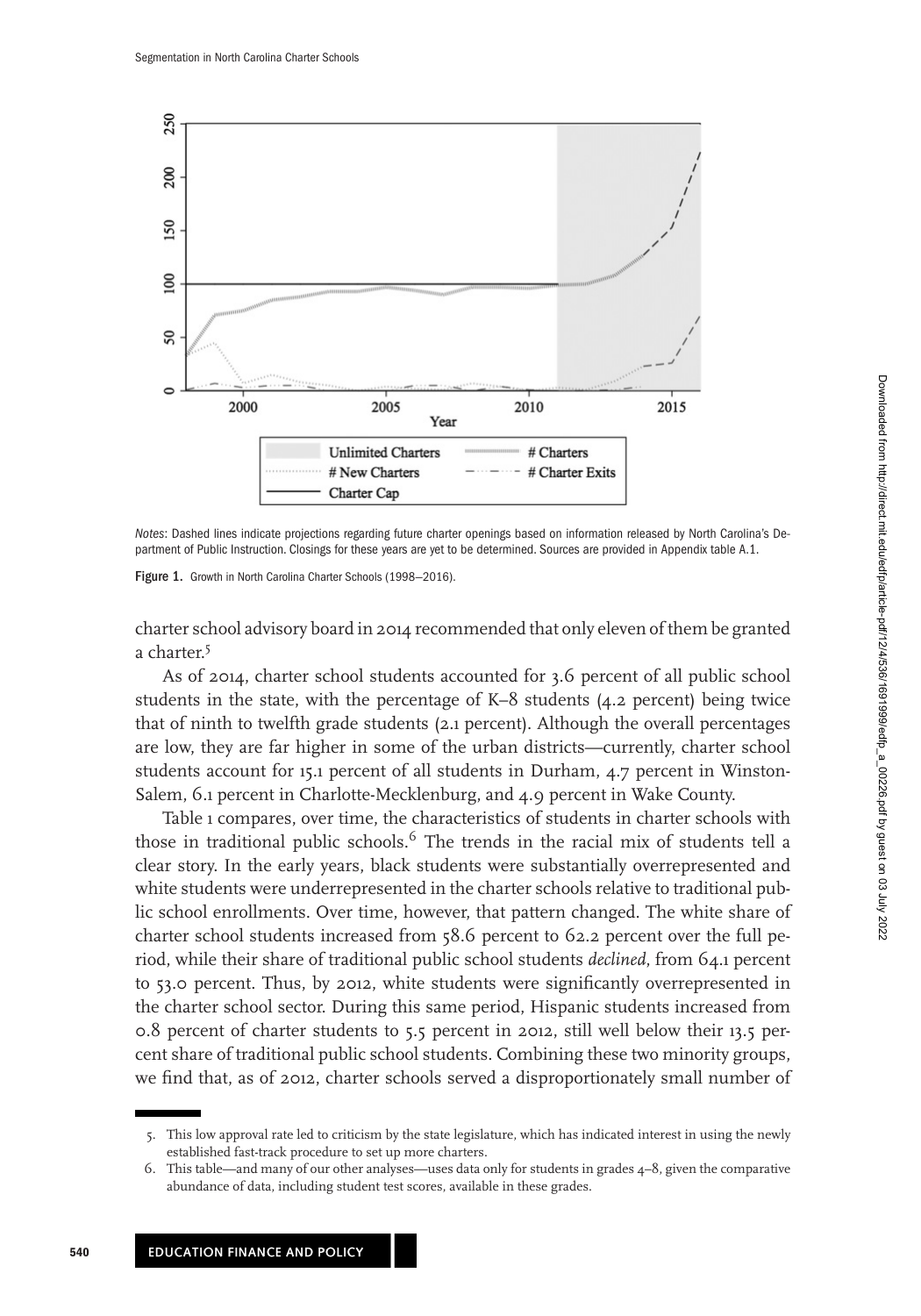|                                |          | 1998       |          | 2005       |         | 2012       |
|--------------------------------|----------|------------|----------|------------|---------|------------|
|                                | Charter  | <b>TPS</b> | Charter  | <b>TPS</b> | Charter | <b>TPS</b> |
| Number of students             | 2,232    | 474,552    | 11,378   | 529,166    | 20,020  | 533,415    |
| Ethnicity (% students)         |          |            |          |            |         |            |
| <b>Black</b>                   | 35.7     | 29.6       | 32.6     | 29.8       | 26.3    | 25.7       |
| Hispanic                       | 0.8      | 2.7        | 2.9      | 7.5        | 5.5     | 13.5       |
| White                          | 58.6     | 64.1       | 59.2     | 56.8       | 62.2    | 53.0       |
| Other                          | 4.8      | 3.7        | 5.3      | 5.9        | 6.0     | 7.8        |
| Parent education (% students)  |          |            |          |            |         |            |
| High School or less            | 32.2     | 55.4       | 32.1     | 51.6       |         |            |
| Some Post high school          | 19.8     | 18.5       | 23.4     | 21.3       |         |            |
| College graduate $+$           | 48.1     | 55.4       | 32.1     | 51.6       |         |            |
| Average reading (standardized) |          |            |          |            |         |            |
| 4th grade                      | $-0.075$ | 0.000      | $-0.084$ | 0.002      | 0.201   | $-0.007$   |
| 5th grade                      | $-0.029$ | 0.000      | $-0.034$ | 0.000      | 0.228   | $-0.009$   |
| 6th grade                      | 0.153    | $-0.000$   | 0.072    | $-0.002$   | 0.242   | $-0.010$   |
| 7th grade                      | $-0.070$ | 0.000      | 0.077    | $-0.002$   | 0.257   | $-0.010$   |
| 8th grade                      | $-0.495$ | 0.001      | 0.110    | $-0.002$   | 0.289   | $-0.010$   |
| Average math (standardized)    |          |            |          |            |         |            |
| 4th grade                      | $-0.257$ | 0.001      | $-0.213$ | 0.005      | 0.031   | $-0.001$   |
| 5th grade                      | $-0.266$ | 0.001      | $-0.138$ | 0.003      | 0.052   | $-0.002$   |
| 6th grade                      | 0.054    | $-0.000$   | $-0.038$ | 0.001      | 0.169   | $-0.007$   |
| 7th grade                      | $-0.148$ | 0.001      | $-0.023$ | 0.001      | 0.195   | $-0.007$   |
| 8th grade                      | $-0.534$ | 0.001      | 0.058    | $-0.001$   | 0.146   | $-0.005$   |

<span id="page-5-0"></span>

|  | Table 1. Descriptive Statistics: Charter versus Traditional Public Schools (TPS) (Grades 4–8) |  |  |  |  |  |
|--|-----------------------------------------------------------------------------------------------|--|--|--|--|--|
|--|-----------------------------------------------------------------------------------------------|--|--|--|--|--|

Notes: Racial composition based on students for whom race is observed. Similarly, percentages for parental education are based on students for whom parental attainment (for the highest-attaining parent) is reported. In the early years, parent education does not have a category for high school  $+$ , jumping from high school graduate to trade school/community college. 2008 was the last year information on parent education was collected. All reading and math scores have been standardized by grade and year to have mean zero and standard deviation of 1.

minority students; black and Hispanic students accounted for 31.8 percent of the charter school students in this grade range, which was well below their 39.2 percent share of traditional public school students.<sup>7</sup>

This marked change in the racial composition of charter schools largely reflects two complementary trends: the closure of charter schools with relatively small proportions of white students and the opening of charter schools with high proportions of such students. To illustrate this uneven turnover of charter schools, we compared the racial composition of charter schools with the racial composition of their surrounding school district. Of the twelve charter schools that closed between 2005 and 2012, for example, all but one had a lower percentage of white students than the white percentage in the corresponding school district. In contrast, of the nineteen charter schools that opened

<sup>7.</sup> A similar analysis for students in the broader 3–12 range of grades provides a comparable picture, albeit one that shows slightly stronger trends. For the broader grade range, black students were overrepresented in charter schools relative to traditional public schools in 1998 (41.3 percent and 29.1 percent, respectively) but by 2012 were underrepresented (24.9 percent and 27.3 percent, respectively). Correspondingly, the white underrepresentation in charter schools relative to traditional public schools in 1998 (54.7 percent and 64.9 percent, respectively) turned to an overrepresentation (64.3 percent and 53.7 percent, respectively) by 2012.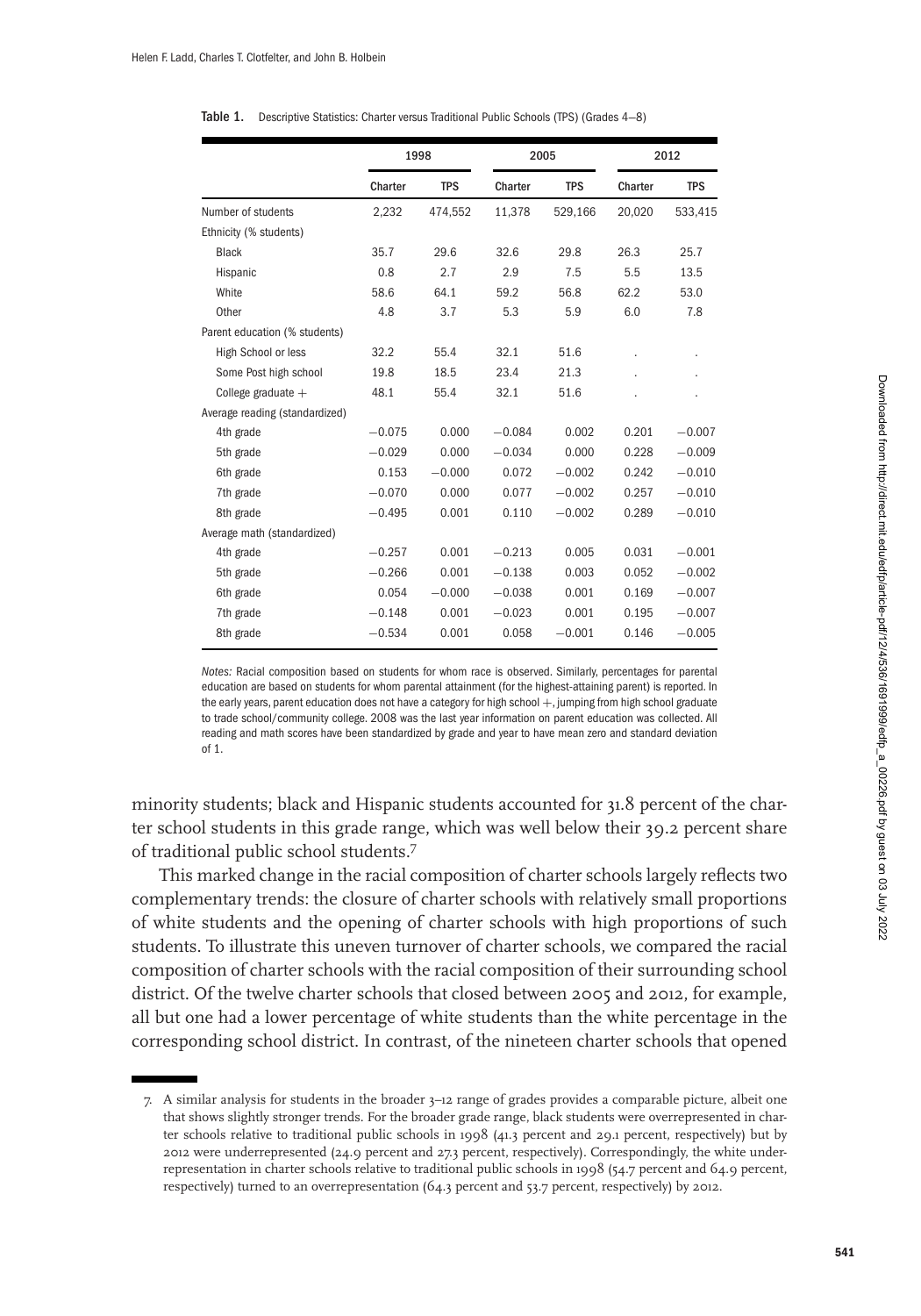between 2005 and 2012, thirteen had white percentages *higher*than their corresponding district. Where there was once a sector that included many heavily minority schools, the charter school sector in North Carolina has, over time, become one that includes many more schools with relatively high percentages of white students.

The second panel in table [1](#page-5-0) documents that in 1998 and 2005, students whose parents have at least a college degree were overrepresented in charter schools relative to the traditional public sector. In 1998, close to 43 percent of parents with children in a charter school had college degrees, in contrast to only 25.8 percent of those with children in traditional public schools.<sup>8</sup> This overrepresentation of students with college-educated parents should not be surprising. Despite the fact that charter schools are often billed as a way to expand options for disadvantaged students, parents must gather information and take the initiative to seek out a charter school, actions that are easier for collegeeducated parents than for those with limited education.

In the bottom two panels, we characterize the students in the two sectors by their average reading and math scores. All the test scores are normalized across the state by subject and grade by year to have a mean of 0 and a standard deviation of 1. For that reason, the averages for the bulk of students—namely, those in the traditional public schools—are close to zero. With one exception (grade 6 students) the children in charter schools in 1998 were performing at lower levels than their counterparts in traditional public schools. The most obvious interpretation of that pattern is that the initial charter schools attracted low-performing students. Another possibility is that the charter schools were of low quality. By 2012, however, charter school students were outperforming their counterparts in traditional public schools by substantial amounts at all grade levels. That improvement could indicate that higher-achieving students moved into the sector over time. Alternatively, it could indicate a charter school sector that improved over time in its ability to raise students' achievement. We return to the topic of improvement versus selection in section [6.](#page-18-0)

Given the salience of race to the policy discussion surrounding charter schools in North Carolina, we end this descriptive section with information on the racial mix of students within individual charter schools and how that has changed over time. The fact that there are a large number of black and Hispanic students—albeit a declining share of all charter students—in the charter school sector as a whole need not mean that the charter schools themselves are racially balanced. In fact, as shown in figure [2,](#page-7-0) that is far from the case. The shaded bars represent the patterns in 2014, and the outlined boxes the pattern in 1998. In both periods, most charter schools were racially imbalanced, in that they were either predominantly white (less than 20 percent nonwhite students) or predominantly minority (more than 80 percent nonwhite). In other words, few charter schools had racially balanced student bodies. Over time this racial imbalance has intensified, with the share of students in predominantly white charters nearly doubling, from 24.2 to 47.1 percent. With a declining overall share of minority students in charter schools, the share of students in predominantly minority schools has declined somewhat but has become more concentrated in schools that are more

<sup>8.</sup> Because the state stopped collecting information on parental education in 2008, we are not able to extend the data to 2012.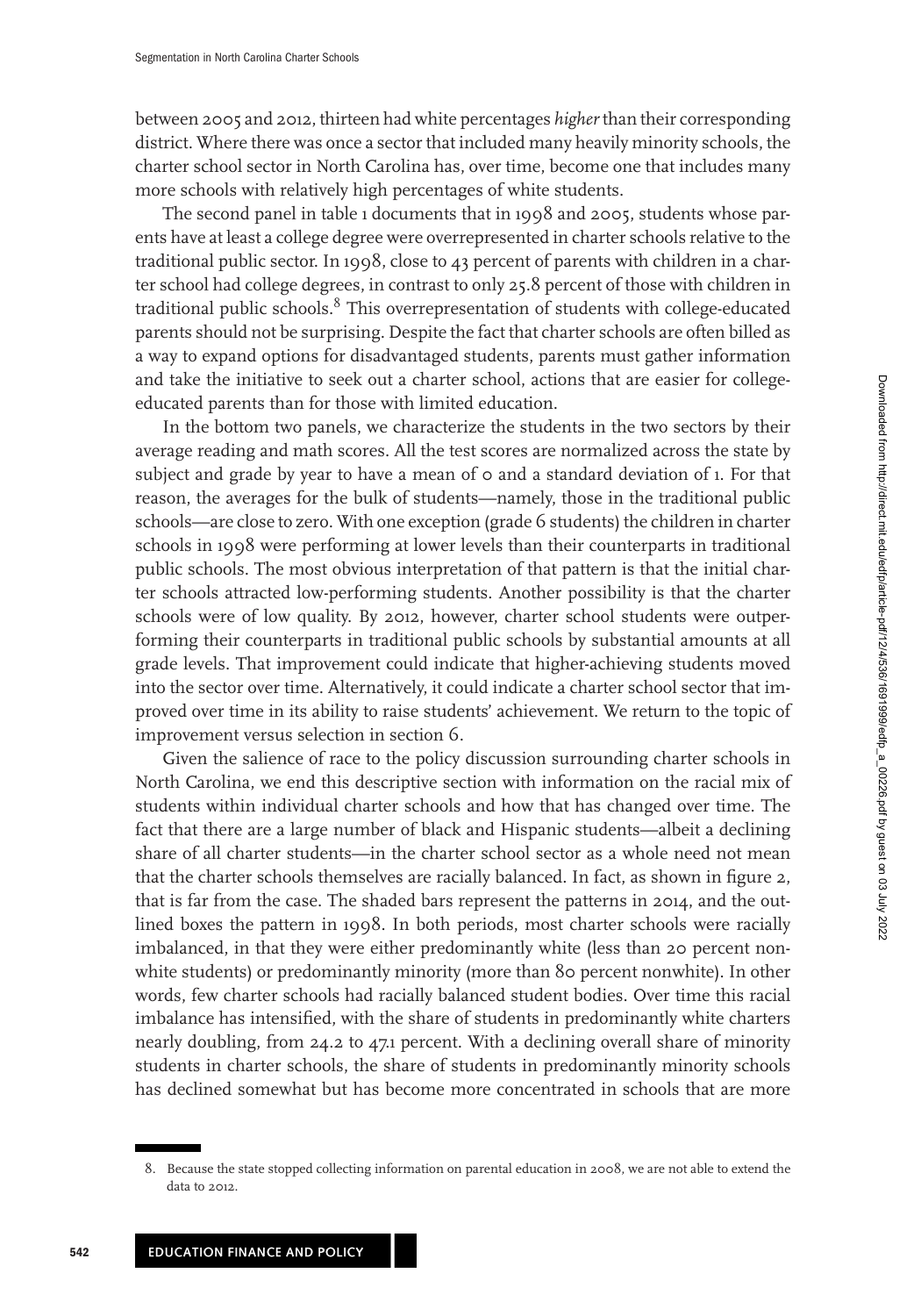<span id="page-7-0"></span>

Figure 2a. Racial Mix of Charter School Students (1998 and 2014).



Figure 2b. Racial Mix of Traditional School Students (1998 and 2014).

than 90 percent minority. These patterns are strikingly different from the racial mix of students in traditional public schools, shown in figure 2b.

For the early years of North Carolina's charter school program, the racial imbalance in charter schools reflects choices made by both black and white families. Studying fourth through eighth graders who switched into the charter school sector, Bifulco and Ladd [\(2007,](#page-25-0) see table [2\)](#page-15-0) documented that students from each racial group gravitated to charter schools containing more of their own group than the school they were leaving. Black students moved out of traditional public schools that were on average 53 percent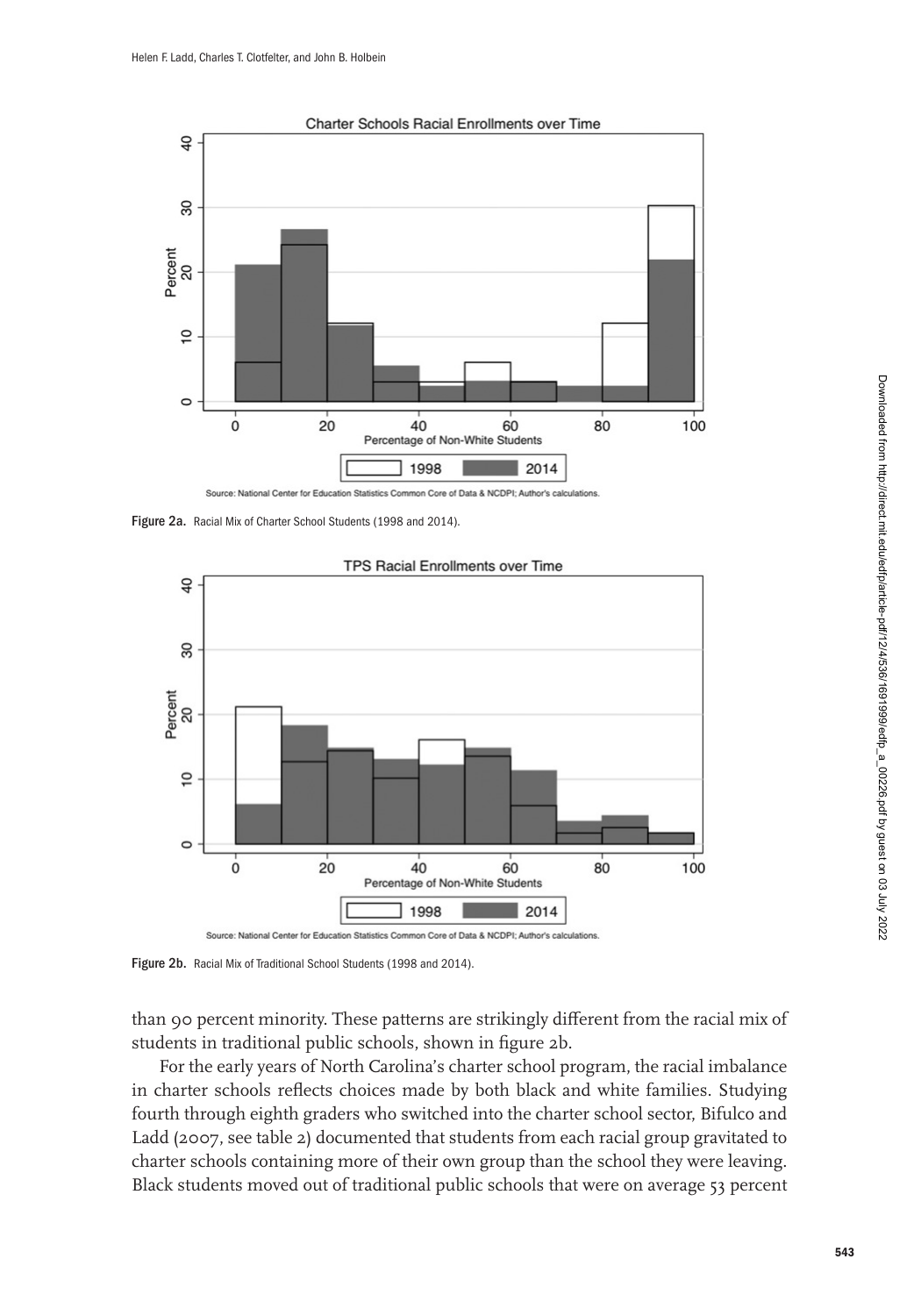<span id="page-8-0"></span>black to charter schools that averaged 72 percent black; white choosers left schools that were on average 28 percent black in favor of schools that averaged less than 18 percent black. Conditional logit models designed to infer the preferences of charter school choosers confirmed that black and white parents had very different preferences with respect to a school's racial composition. In particular, the preferred mix for black parents was a school that was between 40 and 60 percent black, while the preferred mix for white parents was 20 percent black. Not surprisingly, these preferences are often incompatible with racial balance. Even though black parents might prefer racially balanced schools, the fact that white parents prefer schools with far lower proportions of black students sets up a tipping point. Once a school becomes "too black," it becomes almost all black as white parents avoid it.

These patterns and trends hint at the major factors influencing the operation of the charter school sector over time: the rising proportion of white children attending charter schools and the fact that many of them are in schools that have low shares of minority students. We return to the implications of these trends in a later section of the paper.

## **3. DEMAND, SUPPLY, AND RELATIVE MATCH QUALITY OF CHARTER SCHOOLS**

Parents differ in their reasons for enrolling their child in a charter school. For many, the quality or nature of the school's offering, or both, may be the key determinant. For example, some parents may be interested in STEM programs and others in highly structured programs that focus on the basics. Alternatively, or in addition, families may value the mix of students in the school, with white middle class parents likely to value schools with high proportions of other children like themselves and black families looking for racially balanced schools (Bifulco and Ladd [2007\)](#page-25-0).<sup>9</sup> And some families, particularly disadvantaged families, may place a high value on the availability of transportation or lunch services, without which the school may be neither accessible nor feasible. In practice, parents are likely to have to make tradeoffs among the things they value.

In light of these differing preferences, charter school suppliers have incentives to target their product toward particular segments of the market, with the segments often defined by the socioeconomic and racial backgrounds of the students. Some charter schools, for example, explicitly target disadvantaged students by offering transportation and lunch services along with a "no excuses" approach to schooling that is far more appealing to economically disadvantaged students than to those from higherincome backgrounds. This approach is characterized by high expectations, a strong disciplinary code of conduct, extended instructional time, and a variety of student supports. The Knowledge is Power (KIPP) charter schools epitomize this approach. At this point, North Carolina has only a few KIPP schools and a small, but unknown, number of other "no excuses" schools. In contrast to many other states, charter management organizations, which typically are the ones that offer such models, are not significant actors in North Carolina. Nonetheless, a review of the mission statements in their charter

<sup>9.</sup> Bifulco and Ladd [\(2007\)](#page-25-0) infer from the choices that black families make among charter schools that they prefer racially balanced schools, but they are usually not able to attain that goal because white families typically prefer charters that are less than 20 percent black.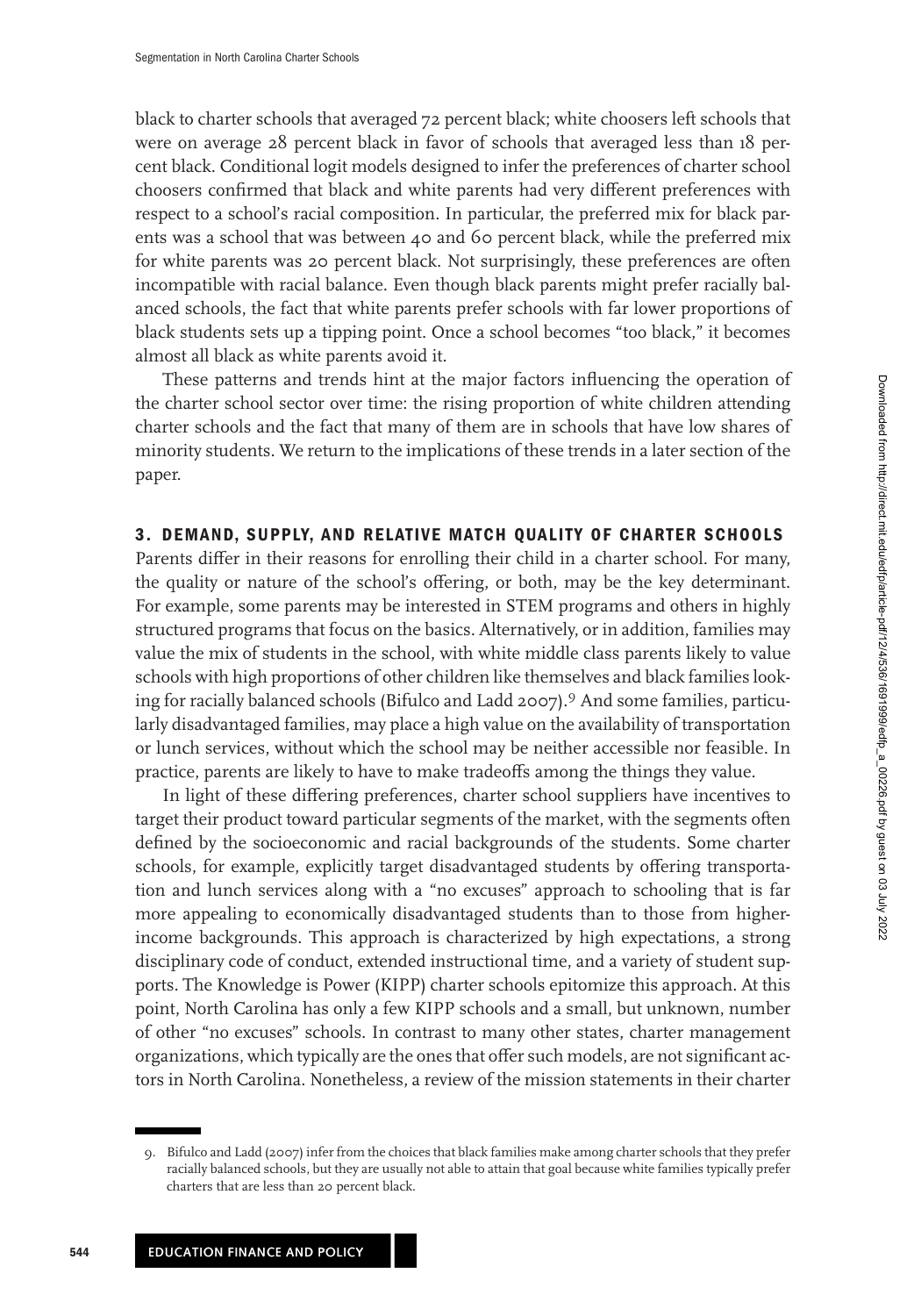school applications shows that about 25 percent of the charter schools indicated a goal of serving significant proportions of disadvantaged students (Eisen [2014\)](#page-25-0).

In contrast, some charters differentiate their offerings in ways that make them unappealing to disadvantaged students but appealing to advantaged students. Although some of that targeting may be achieved through the nature of their programs, or, importantly, by where they locate, it also occurs in the form of a school's decision not to provide transportation and lunch services, neither of which is required under the state's charter legislation. Although 64 percent of the charter school applicants pledged to provide transportation in their charter applications, only half that number was doing so as of 2011. Likewise, whereas 62 percent of the original charters promised to provide lunch to their students, only two-thirds of those were doing so in 2011 (Eisen and Ladd [2015\)](#page-26-0). Charter schools that do not offer such services are not likely to attract disadvantaged students, many of whom are racial minorities; instead they are likely to attract a disproportionately white middle class group of students.

One outcome of these supplier practices is the racial segregation of the state's charter schools that we documented in the previous section. In light of this racial segregation, the question for us is whether the charters provide a better fit for the children who end up in mainly white schools or for those who end up in mainly black schools. In other words, which segment of the racially segmented market are charters best serving?

We infer the quality of the fit of a school by using information from the North Carolina Education Research Data Center on whether students return to a school the following year (provided the school offers the subsequent grade). This proxy for match quality reflects a combination of parental satisfaction with the school and movement out of the school for other reasons. Some parents, for example, may withdraw their child from a school for reasons unrelated to the perceived quality of the school, such as a job-related move. In addition, schools themselves may either dismiss a child or send a signal that the school is not the right one for the child. Regardless of whether the departure from a school is initiated by the parent or the school, high departure rates most likely signal a poor match between the parents' educational expectations and the offerings of the school.

We estimate models at the individual level in which the dependent variable, *Rist*, takes on the value 1 if the student *i* in year *t* returns to the school *s* in year  $t + 1$  (regardless of whether the student advances to the next grade or is retained in grade) and the value 0 if the student leaves the school. The sample is all students in both charter and traditional public schools in grades 4 through 8, provided the school is open the following year and offers the next grade for that student. The model takes the form shown in equation 1:

$$
R_{ist} = \beta_{\rm o} + \beta_1 X_i + \alpha_s + \gamma_{gt} + \varepsilon_{\rm isgt},\tag{1}
$$

where  $X_i$  is a vector of student characteristics, such as the race and gender of the students, free and reduced-price lunch status, math and reading test scores, special needs or gifted status, and number of years the student has been in the school. Controlling for these student characteristics is important because some types of students are far more likely to transfer among schools than are others. It is well documented, for example, that children from low-income families in urban areas often move from school to school as their families adjust to changing circumstances and housing arrangements.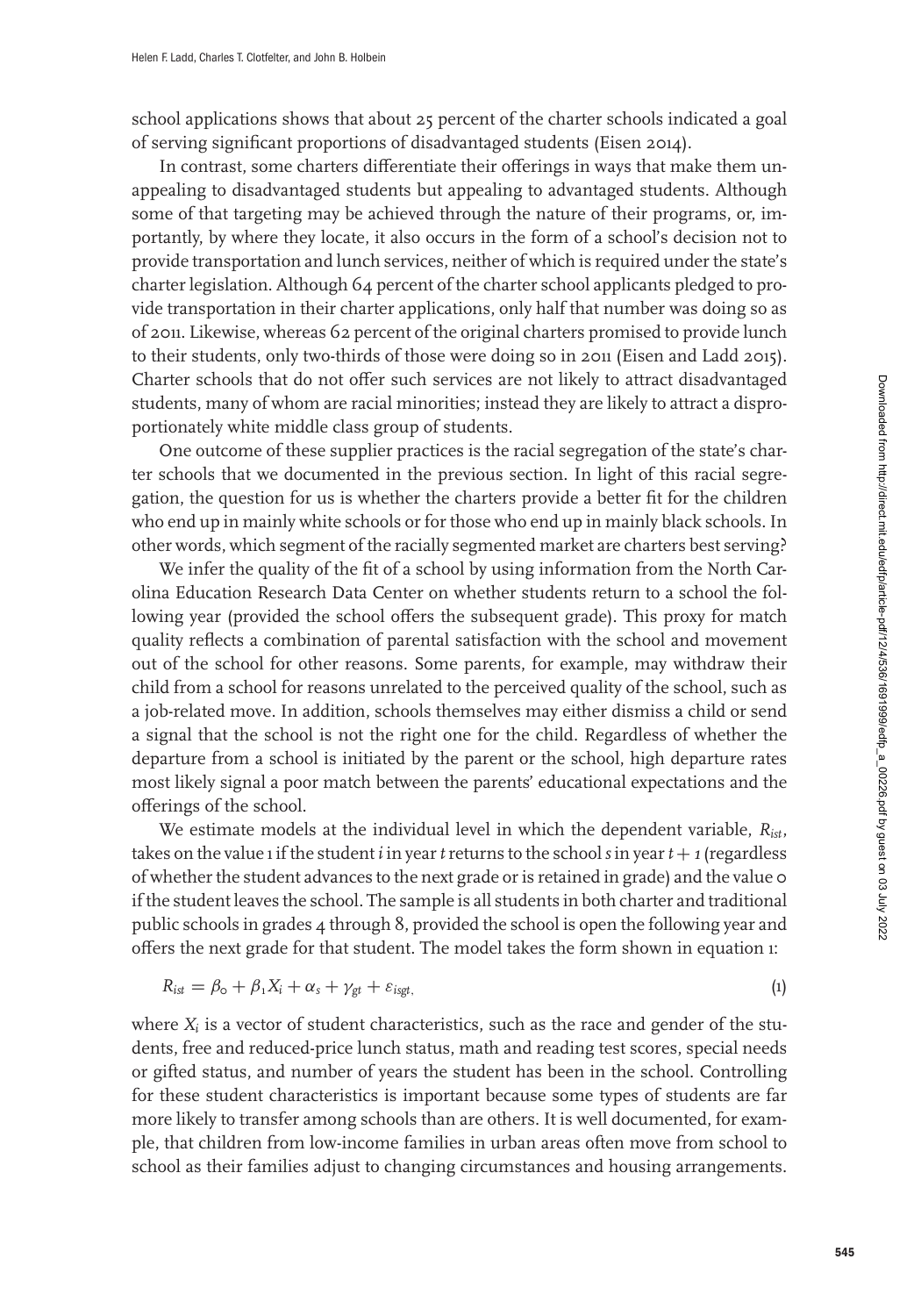

Figure 3a. Relative Return Rates for All Charters (2003-2005).

The grade by-year fixed effects control for differences in average movement rates across grades by year.

The charter school fixed effects are central to this analysis. Their coefficients represent the average rate at which the students in each charter school remain in the school relative to similar students in traditional public schools (which is the left-out category, and is captured by the constant in the model). A positive coefficient for a specific charter school signifies that the school is a better match for the child, either as perceived by the parents or as viewed by the school, or some combination of both, than are the traditional public schools. A negative coefficient signifies a weaker fit.

In light of the significant degree of racial imbalance across charter schools that we documented in figure [2,](#page-7-0) we are interested in whether the quality of the match differs by the racial mix of students in the charter school. Figures 3a and [3b](#page-11-0) summarize our findings for an early and a recent period. They depict the coefficients on the charter school fixed effects (i.e., the average return rate for each school, after statistically adjusting for the characteristics of the students) relative to the return rate for comparable students in traditional public schools. Although we did the analysis for four separate three-year time periods starting in 2003, we present graphs only for an early period (2003–2005) and the most recent period (2009–2011). Consistent with the fact that parents had to choose to enroll their child in a charter school, our results indicate first that charter schools appear to be a better match than public schools for demographically similar students. That is evident from the large number of points above the reference line for traditional public schools (at 0) in figures 3a and [3b.](#page-11-0) Importantly, however, we find that the match is better for students in mainly white schools than for those in mainly minority schools.

The concentrations of schools at the far left and the far right of the graphs reflect the U-shaped distribution of the charter schools by the racial mix of their students shown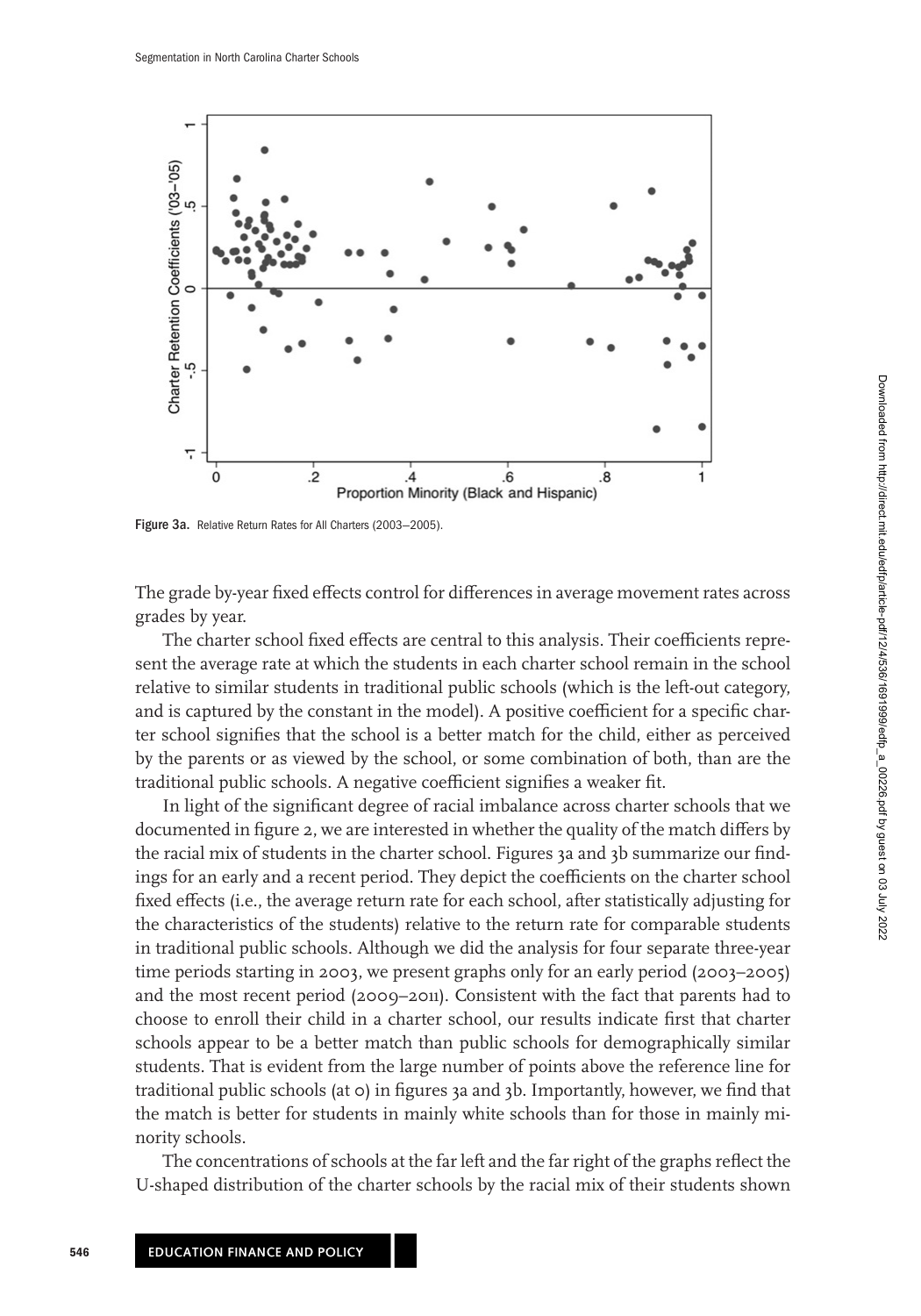<span id="page-11-0"></span>

Figure 3b. Relative Returns Rates for All Charters (2009—2011).

earlier in figure [2a.](#page-7-0) Of interest here is that for both sets of years, the charter schools disproportionately serving white students (those on the left) appear to represent a better match than do the schools serving concentrations of minority students (those on the right). Indeed, a simple correlation confirms this relationship, with the estimated return rate (relative to the rate for comparable traditional public schools) and the percentage minority in the school having a correlation coefficient of about −0.3 for both time periods. At the same time there is no clear trend across the two time periods, other than the decline in the number of schools with racial compositions between 40 and 80 percent minority students.

We are not able to separate the observed pattern into the part contributed by parental preferences and the part contributed by school actions designed to discourage or prohibit students from returning. Nonetheless, we suspect that parental preferences dominate for the schools serving mainly white students and that school actions play a more significant, and perhaps a large, role in the schools serving mainly minority students. This speculation is based on the tough "no excuses" policies in some of the charters serving large proportions of disadvantaged students.

Further analysis of specific districts that have multiple charter schools (graphs not shown) indicates that the level of racial integration across the traditional public schools within a district can affect the pattern of the match.<sup>10</sup> In particular, in Wake County (which has made a strong and nationally recognized effort over time to keep its traditional public schools racially balanced), children in the mainly white charter schools are much more likely to return to the charter school the following year (relative to their public school counterparts) than are the children in the few, mainly black charter schools.

<sup>10.</sup> In the district specific models, we limit the sample to a single district and remove district fixed effects.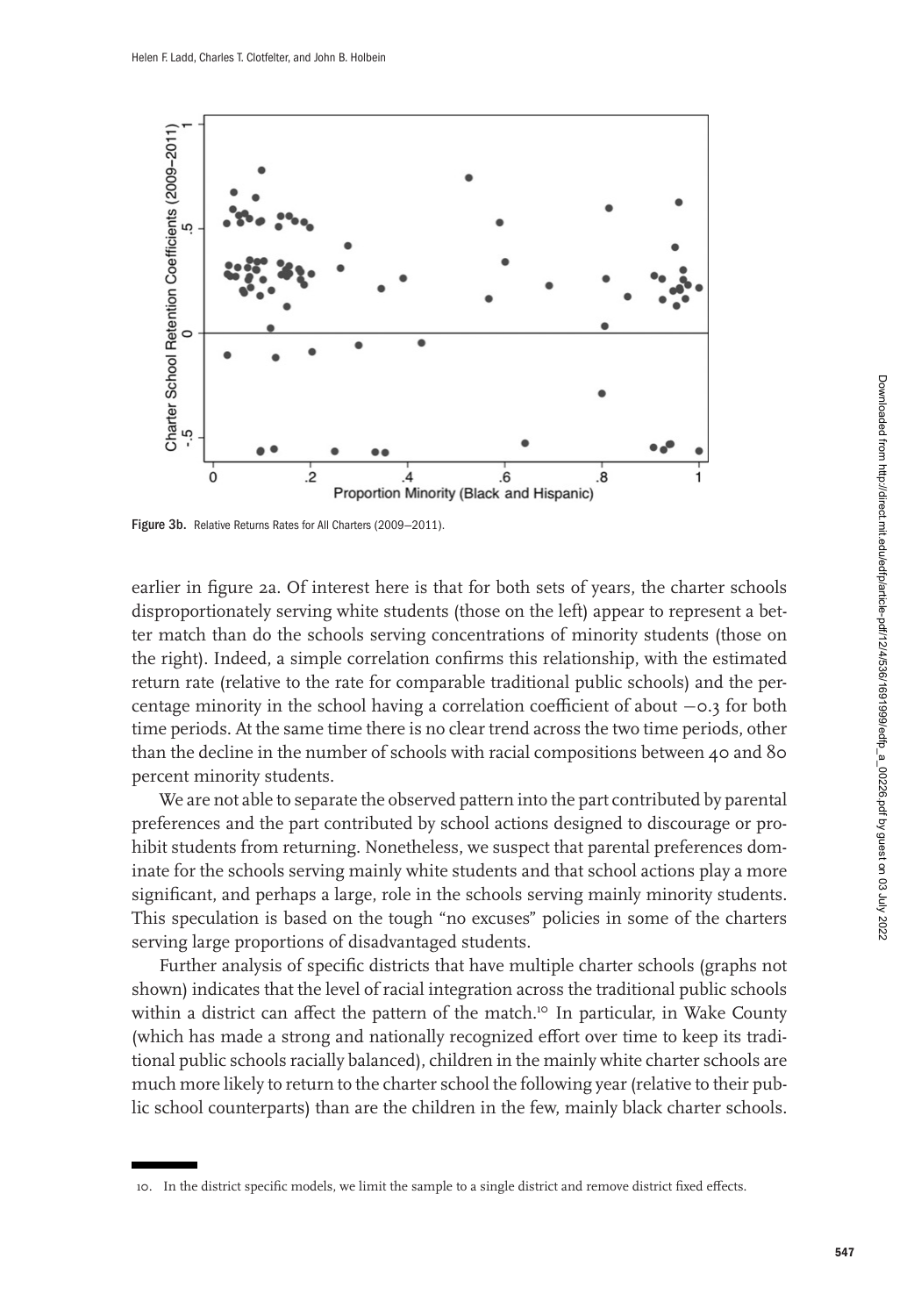<span id="page-12-0"></span>This pattern provides support for the conclusion that the whiteness of many of the charters is likely to be one of the reasons for their appeal. In contrast, in the state's other large district, Charlotte-Mecklenburg, which now features extremely segregated traditional public schools, children in mainly white charters are no more likely to return compared to their counterparts in traditional public schools than are the children in mainly black charters. Our interpretation is that parents in Mecklenburg wanting mainly white school environments for their children are less dependent on the charter school sector to achieve that goal than they are in Wake County. To the extent that some families are using charter schools as a way to enroll their children in schools that are whiter than the district's traditional public schools is cause for concern. That is especially true in light of the state's history of segregation academies in the post-*Brown* years, in which parental choice was used to keep white students apart from minority students (Myers [2004\)](#page-26-0).

## **4. TEST SCORE TRENDS: CHARTER VERSUS TRADITIONAL PUBLIC SCHOOLS**

In tracing the evolution of charter schools since their introduction, we seek to compare trends in student test score gains in charters and traditional public schools. Although many factors other than schools influence student test scores, we focus on this measure because of its policy salience and because North Carolina's initial charter school legislation specifically mentioned the intent to hold charter schools accountable for measurable student learning.<sup>11</sup>

To make this comparison, we estimate value-added models that generate average gains in test scores in each charter school and in each traditional public school serving students in any combination of grades between  $4$  and 8. We estimate the models separately for each year from 1999 to 2012 and control statistically for the demographic backgrounds of the students, their grade level, and whether they are new to the school. Once we have our school-specific average gains for each year, we can compare the distributions for each type of school over time. Our approach is similar to that used by Baude et al. [\(2014\)](#page-25-0) in their study of the evolution of charter schools in Texas and in other previous school value-added applications (Ladd and Walsh [2002;](#page-26-0) Tekwe et al. [2004\)](#page-26-0).

Although the average test score gains for each school are derived from value-added models that are similar to those often used to measure the effectiveness of individual teachers (e.g., Hanushek and Rivkin [2010\)](#page-26-0), we caution against interpreting our measures as indicators of school quality or school effectiveness for reasons cited in Ladd and Walsh [\(2002\)](#page-26-0). Instead, they simply indicate how well the students in each school perform on state-level tests, given their prior achievement levels and demographic characteristics. Strong performance of a school's students might indicate the school has effective programs. It might well reflect, however, the school's success in attracting able and motivated students.

<sup>11.</sup> The legislation did not specifically mention that the accountability criterion would be gains in student test scores based on the state's standardized tests. In fact, it left open the possibility that some charters might want to develop other measurable accountability measures. In practice, however, the only charter schools that were approved were those that agreed to be held accountable based on the state's tests.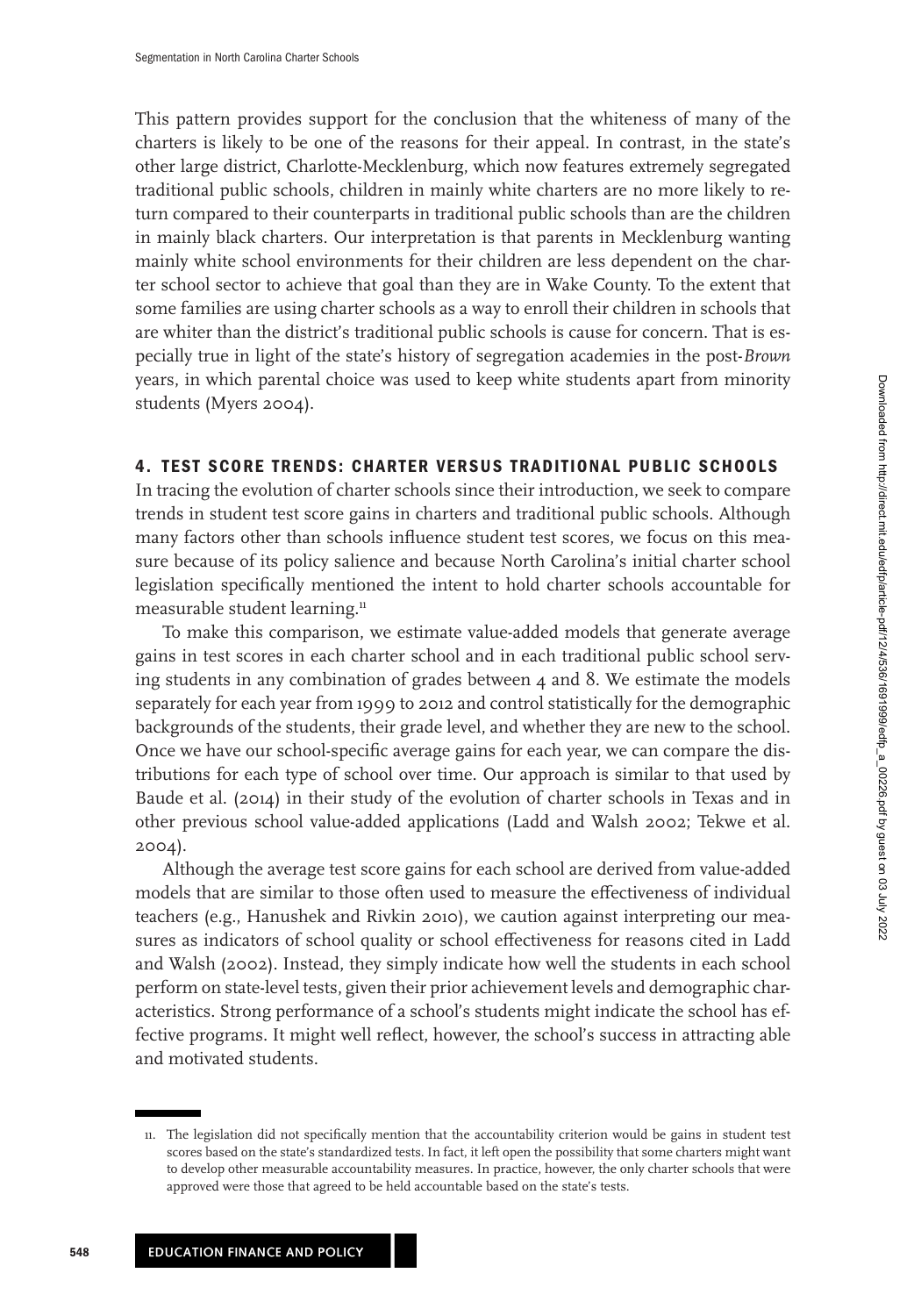The basic model (see equation 2) takes the following form for student *i* in grade *g* and school *s* (with no year indicator because we run separate models for each year).<sup>12</sup>

$$
A_{\text{iggs}} = \alpha_{\text{o}} + \beta_X X_i + \mu_{\text{g}} + \delta_{\text{s}} + \epsilon_{\text{iggs}}.
$$
 (2)

The dependent variable, *Aigs*, is an individual student's performance in a given subject (math or reading).  $X_i$  is a vector of individual-level background covariates,  $\mu_g$  is a vector of grade fixed-effects, and δ*<sup>s</sup>* is a vector of school fixed effects (our parameters of interest). In *Xi* we include: free/reduced-price lunch status, gifted status in reading and math, race/ethnicity (indicators for black, Hispanic, and other), whether the student is new to the school, whether a student is exceptional, and individual students' lagged math and reading scores. The lagged test scores are included because our goal is to estimate average gains, rather than levels, of test scores for each school.

We have intentionally not included peer composition variables in equation 2, such as the percent of students who are eligible for free or reduced-price lunch or who are minorities in a student's school-grade. A long literature has documented that peers may have either positive or negative spillover effects on student achievement (e.g., Hanushek et al. [2003;](#page-26-0) McEwan [2003\)](#page-26-0). Moreover, student composition may play a role in attracting (or deterring) high-quality teachers who are able to produce achievement gains (Lankford, Loeb, and Wyckoff [2002;](#page-26-0) Clotfelter, Ladd, and Vigdor [2006\)](#page-25-0). Given our interest in comparing average achievement gains across schools, however, it would not be appropriate to control for any school level variables such as peer characteristics.13

To estimate the school value-added coefficients, we use a procedure suggested by McCaffrey et al. [\(2012\)](#page-26-0).<sup>14</sup> This increasingly common approach to estimating a large number of fixed effects adds an additional assumption—that the fixed effects sum to 0—to standard fixed effects models. This assumption allows us to produce estimates for all school fixed effects, both charter and traditional public schools, without leaving out any of the fixed effects. As such, the constant in these models ( $\propto_0$ ) shows the "grand mean."<sup>15</sup> Thus, the value-added coefficients can be interpreted as deviations from the overall mean of school fixed effects, in standardized units. For example, a fixed effect value of 1 means that the school is 1 standard deviation above the overall mean of school value-added estimates.<sup>16</sup>

The objective of our analysis is to compare the distribution of the school fixed effects (the  $\delta_s$ s), across charter and traditional public schools. We are particularly interested in

<sup>12.</sup> To address possible intra-school correlations in student performance, we cluster our standard errors at the school level. Combining this with a school fixed effect likely means that our standard errors are conservatively estimated.

<sup>13.</sup> We note, however, that including a set of peer characteristics in our value-added models does little to change the conclusions we outline in this paper.

<sup>14.</sup> McCaffrey et al. [\(2012\)](#page-26-0) outline several ways of estimating many fixed effects. Our approach utilizes the *xtreg* command, followed by the *predict, u* post-estimation command in STATA.

<sup>15.</sup> For more of this standard approach that STATA utilizes, see www.stata.com/support/faqs/statistics/interceptin-fixed-effects-model/.

<sup>16.</sup> We note the results we report below are not adjusted for Bayesian shrinkage, an adjustment that is often used in the estimation of value-added measures for teachers (Kane and Staiger [2008;](#page-26-0) Chetty, Friedman, and Rockoff [2014\)](#page-25-0). That type of adjustment is less relevant in the context of schools because of the larger samples of students in schools than in a teacher's classroom. Implementing this adjustment in our early analyses confirmed that it had little effect.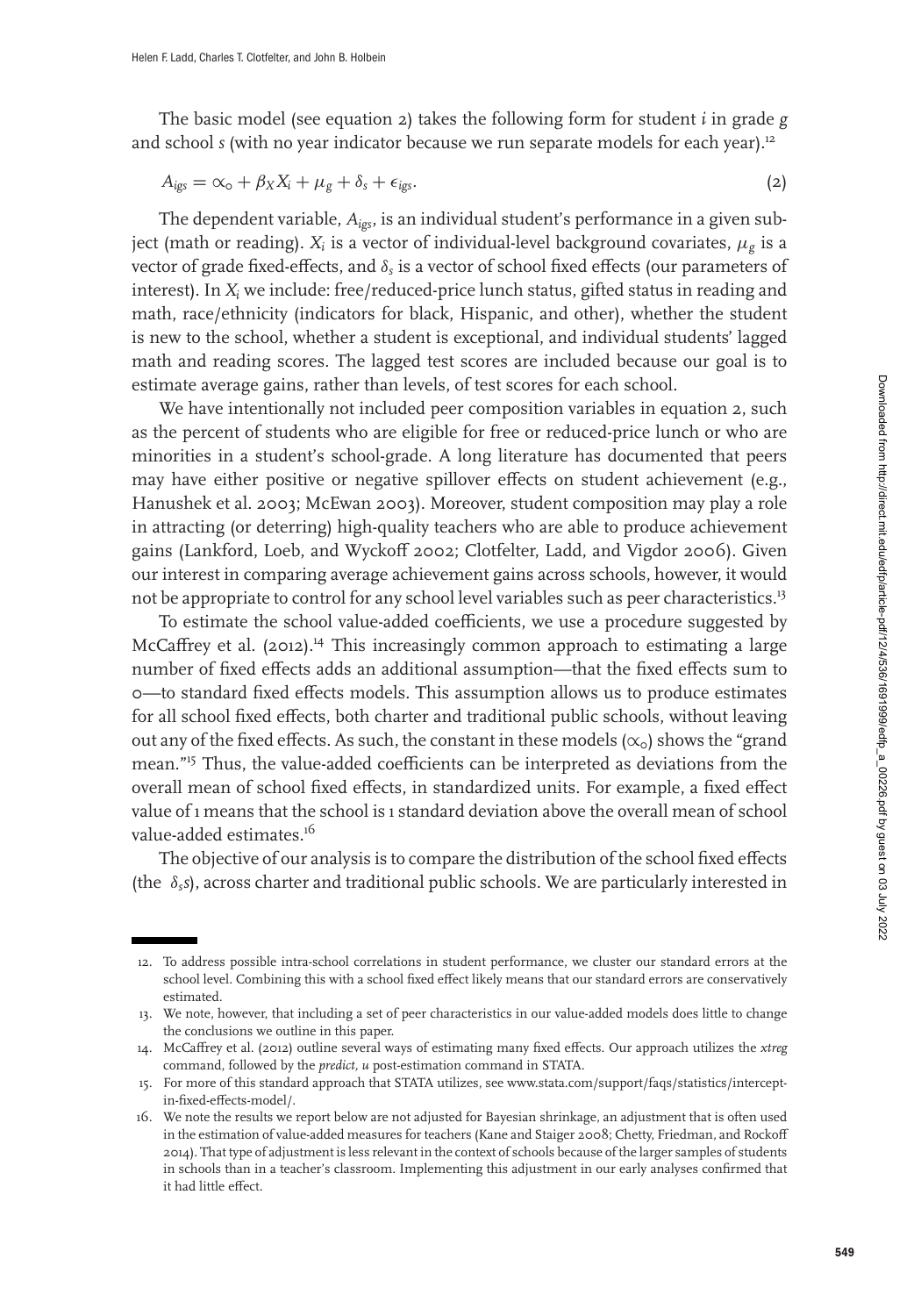

Figure 4. Relative Reading and Math Gains, Charter versus Traditional Public Schools (1999-2009).

the extent to which the two distributions converge over time, as would be predicted by a market model.

Figures 4a and 4b portray the distributions for reading and math in our estimates for charter and traditional public schools for selected years (with all school level estimates weighted by the number of students in the school). Table [2](#page-15-0) reports the comparable means of the distributions for each sector for each year. The figures show that in the early years (1999–2003), the distribution of gains across charter schools was below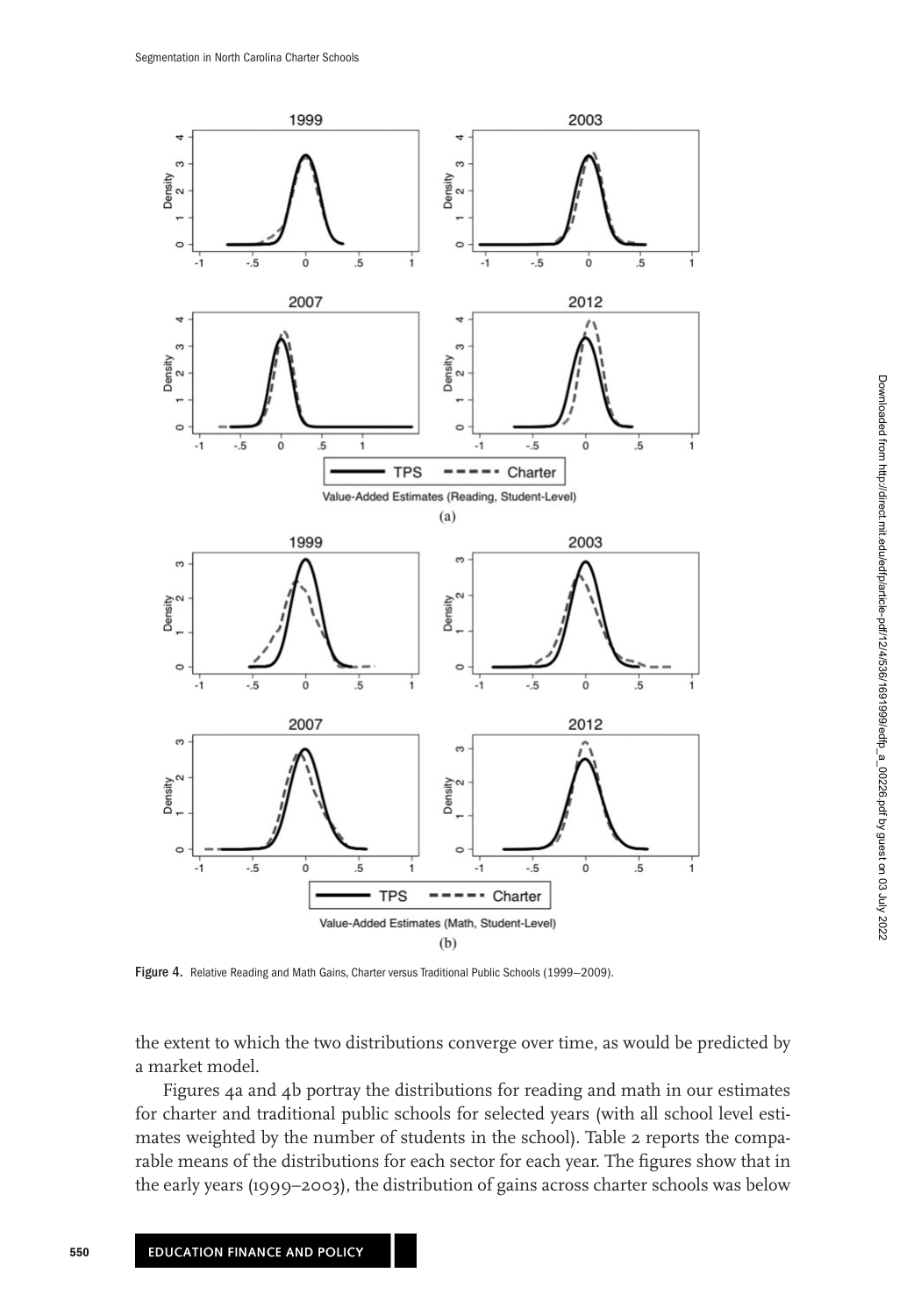|      |                      | Math            |                               |                      | Reading         |                               |
|------|----------------------|-----------------|-------------------------------|----------------------|-----------------|-------------------------------|
| Year | Charter<br>Mean (SD) | TPS Mean (SD)   | Sign of<br><b>Charter-TPS</b> | Charter<br>Mean (SD) | TPS Mean (SD)   | Sign of<br><b>Charter-TPS</b> |
| 1999 | $-0.078(0.155)$      | 0.001(0.084)    |                               | $-0.056(0.112)$      | 0.003(0.068)    |                               |
| 2000 | $-0.080(0.167)$      | 0.001(0.088)    |                               | $-0.050(0.122)$      | 0.001(0.077)    |                               |
| 2001 | $-0.007(0.179)$      | 0.000(0.109)    |                               | 0.008(0.100)         | 0.000(0.078)    | $^{+}$                        |
| 2002 | $-0.037(0.144)$      | 0.001(0.104)    |                               | $-0.018(0.130)$      | 0.000(0.075)    |                               |
| 2003 | $-0.029(0.164)$      | 0.000(0.099)    |                               | 0.023(0.107)         | 0.000(0.071)    | $^{+}$                        |
| 2004 | $-0.035(0.132)$      | 0.001(0.099)    |                               | 0.016(0.090)         | 0.000(0.072)    | $^{+}$                        |
| 2005 | $-0.012(0.125)$      | 0.000(0.097)    |                               | 0.007(0.087)         | 0.000(0.068)    | $^{+}$                        |
| 2006 | $-0.016(0.144)$      | 0.000(0.106)    |                               | 0.042(0.083)         | $-0.001(0.074)$ | $^{+}$                        |
| 2007 | $-0.025(0.140)$      | 0.001(0.110)    |                               | 0.029(0.089)         | $-0.001(0.074)$ | $^{+}$                        |
| 2008 |                      |                 |                               |                      |                 |                               |
| 2009 | 0.015(0.109)         | 0.000(0.108)    | $^{+}$                        | 0.058(0.078)         | $-0.002(0.063)$ | $^{+}$                        |
| 2010 | 0.032(0.115)         | $-0.001(0.104)$ | $^{+}$                        | 0.066(0.062)         | $-0.002(0.061)$ | $^{+}$                        |
| 2011 | 0.017(0.109)         | 0.001(0.110)    | $^{+}$                        | 0.058(0.071)         | $-0.002(0.064)$ | $^{+}$                        |
| 2012 | 0.003(0.109)         | 0.000(0.117)    | $^+$                          | 0.049(0.067)         | $-0.002(0.069)$ | $\hspace{0.1mm} +$            |

<span id="page-15-0"></span>

| Table 2. |  | Descriptive Statistics for Estimates of School Gains |  |  |  |
|----------|--|------------------------------------------------------|--|--|--|
|----------|--|------------------------------------------------------|--|--|--|

Notes: Table 2 provides descriptive statistics for our school value-added estimates. In it we report the mean and the standard deviation of performance (SD in parentheses). These statistics are based on student-level estimates, to correspond with the student-level unit of analysis in our value-added models. Thus, these are analogous to frequency weighted school-level estimates. Nonweighted estimates produce similar results. A negative difference between the charter and the traditional public school (TPS) mean signifies that the charters exhibit lower average gains in test scores than the traditional public schools. 2008 is excluded so as to make the models similar across years; the 2008 data do not have the free or reduced-price lunch variable, a key predictor in our models.

that for traditional public schools, and that was true for both math and reading. These shortfalls in the charter sector in the early years are fully consistent with the findings reported by Bifulco and Ladd [\(2006\)](#page-25-0) using a student fixed effects approach that relies on switchers between the traditional public school and charter sectors (an approach we also leverage below), the North Carolina specific results from the Center for Research on Education Outcomes (CREDO) study of charter effects across the United States [\(2013\)](#page-25-0), and preliminary results by Baude et al. [\(2014\)](#page-25-0) from data in Texas.

Despite this initial gap in charter school performance, however, student achievement in the charter school sector has improved, by this measure, relative to that in traditional public schools. During the thirteen years that we include in our analysis, the mean charter school gain in reading rose by  $\cos \theta$  (from  $-\cos \theta$  standard deviations below to 0.003 standard deviations above the overall mean) and in math by 0.101  $σ$  (from  $-\text{o}.\text{o}56$  to  $\text{o}.\text{o}45$ ), whereas the traditional public school sector distribution remained relatively unchanged over that same time period. In recent years, the average achievement gain in charter schools has surpassed those in the traditional public schools serving demographically similar students. This shift occurred as early as 2003 for reading but not until 2009 for math. By 2012, average achievement gains in the charter schools exceeded the average achievement gains of students in the traditional public schools in both subjects.<sup>17</sup>

<sup>17.</sup> The improvement in the last few years is also consistent with the recent changes reported in the CREDO study (2013) for North Carolina.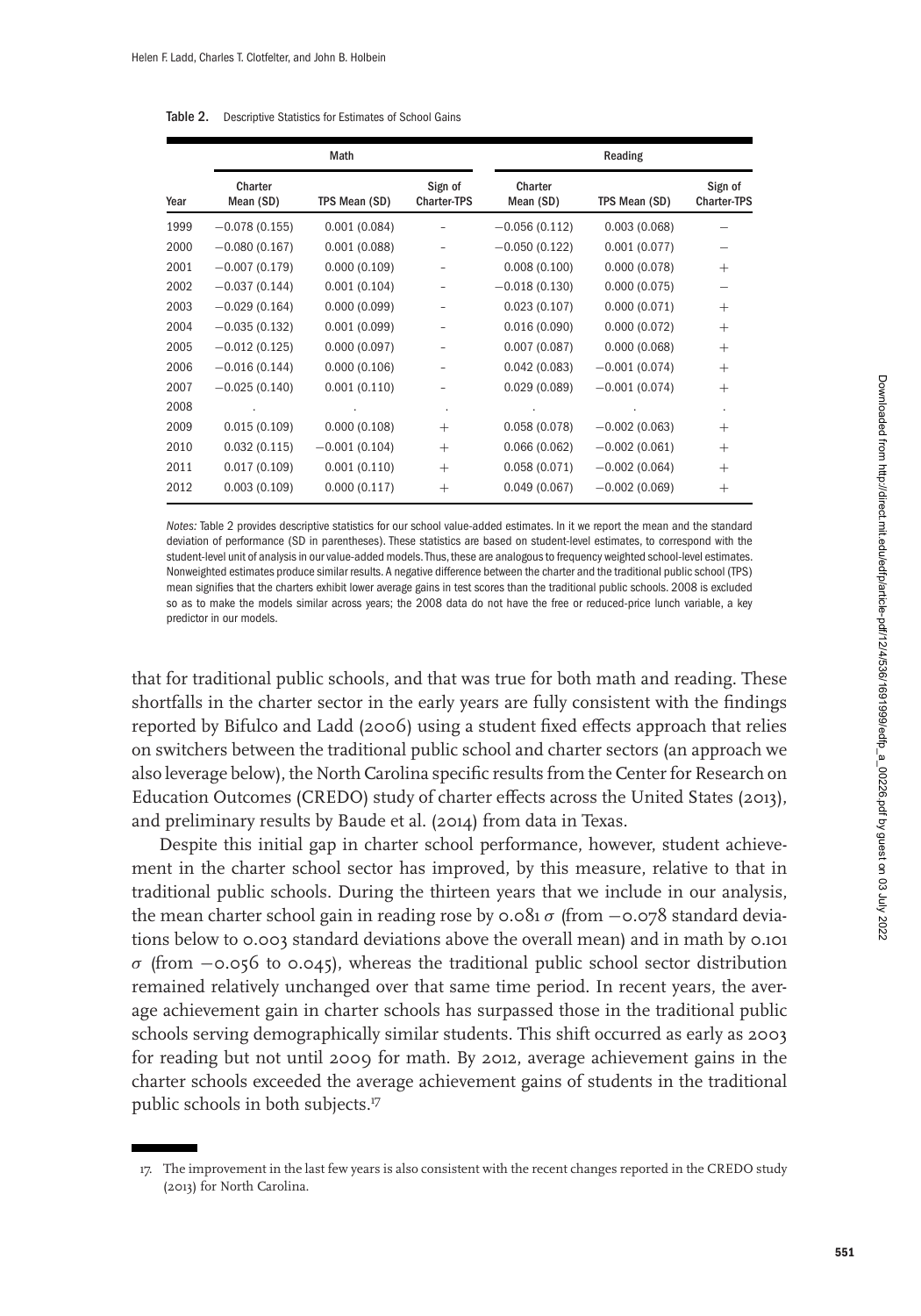<span id="page-16-0"></span>We are also interested in the variation in the gains estimates across schools within each sector. Table [2](#page-15-0) shows that the variation across schools (as measured by the standard deviation) in the charter sector greatly exceeded that in the public sector until the most recent few years, when the variation across sectors became approximately the same in both subjects. The declining variation across schools in the charter sector is generally consistent with what one would expect to observe in a maturing market responding to market pressures. It may also reflect, however, improvements in the way the state has regulated and supported charter schools over time.

Regardless of the source, the trend is clear; in the early years of charter schools, the students in those schools were performing at lower levels (given their demographic characteristics and prior achievement levels) than their counterparts in the traditional public schools. Over time, however, that relationship changed, with the change coming sooner for performance on reading tests than on math tests. By the final year, 2012, charter school students were outperforming students in the traditional public schools in both subjects. Moreover, over time, the variation in average student performance across charter schools has declined and is now no greater than that across traditional public schools.

In the following sections, we explore potential contributors to these changes in the distribution of test scores gains in charter schools relative to those in traditional public schools. First, we document the contributions of charter school entry and exit. Second, we shift the focus to the students and examine changes over time both in the patterns of student selection into charters and in plausibly causal measures of charter school effectiveness.

## **5. CHARTER SCHOOL ENTRY AND EXIT**

In a typical private sector market with differentiated goods, one would predict that market forces would induce weak firms to exit the market and strong firms to enter it, resulting in improved average performance over time. The analog in this case is that charter schools whose students are performing poorly would shut down, those whose students are doing well would remain (or "persist") in the market, and new schools would seek to enter the market and do well enough to survive. The one difference in the charter school case is that the decision to enter or exit the sector is not solely up to the schools themselves but is also a function of the state granting a charter to operate.<sup>18</sup>

Figure [5](#page-17-0) portrays the student-weighted distributions of school value-added estimates by the three categories—"entrants," "persisters," and "exiters"—over the entire period. A clear pattern emerges: The test score gains of the students in the schools that exit are typically lower than those in charters that remain open, and the test score gains of the students in charters during their first year of operation are lower than those of students in the schools that persist, albeit only slightly higher than schools that eventually exit. Thus, even though poor academic performance is typically not the reason for revoking a charter in North Carolina, the process of entry and exit nevertheless

<sup>18.</sup> The stated reason for the closure of about a third of the charter schools during the period was inadequate enrollment. The reason given for most of the other closures was financial irregularity or mismanagement. Only one school was closed explicitly for poor academic performance.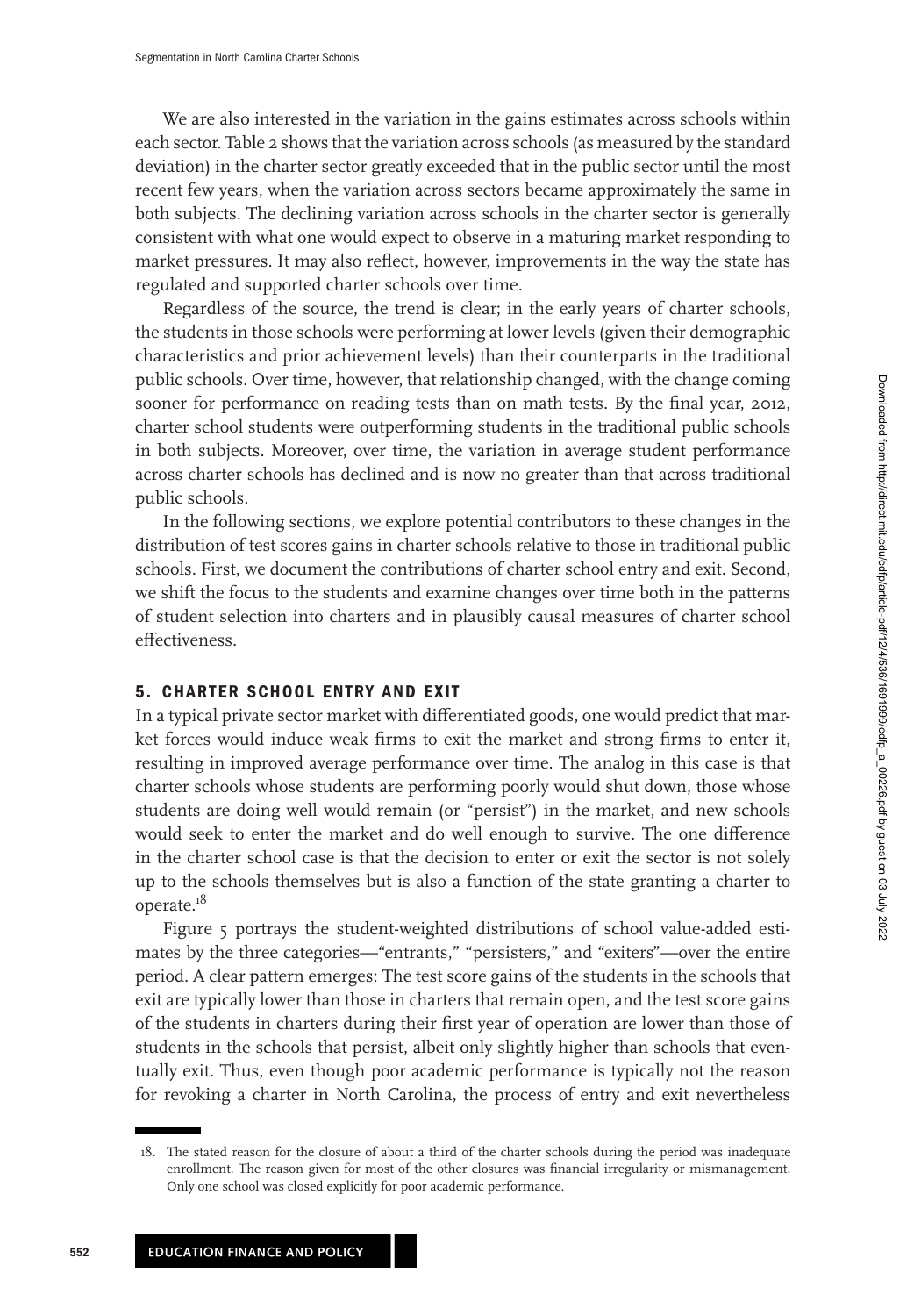<span id="page-17-0"></span>

Figure 5. Distribution of Value Added by School Status (1999-2012).

Table 3. Student Gains by Charter School Exit, Persistence, and Entry

|                         | <b>Exiting Schools</b> | <b>Persisting Schools</b> | <b>Entering Schools</b> |
|-------------------------|------------------------|---------------------------|-------------------------|
| Reading, 1999-2005      |                        |                           |                         |
| Mean gains              | $-0.246$               | $-0.028$                  | $-0.169$                |
| Number of school years  | 9                      | 408                       | 40                      |
| % of charter enrollment | 0.67                   | 94.55                     | 4.77                    |
| Reading, 2006-2012      |                        |                           |                         |
| Mean gains              | $-0.136$               | 0.005                     | 0.077                   |
| Number of school years  | 12                     | 601                       | 13                      |
| % of charter enrollment | 0.54                   | 97.83                     | 1.63                    |
| Math, 1999-2005         |                        |                           |                         |
| Mean gains              | $-0.078$               | 0.006                     | $-0.100$                |
| Number of school years  | 9                      | 408                       | 40                      |
| % of charter enrollment | 0.67                   | 94.55                     | 4.77                    |
| Math, 2006-2012         |                        |                           |                         |
| Mean gains              | $-0.043$               | 0.051                     | 0.090                   |
| Number of school years  | 12                     | 601                       | 13                      |
| % of charter enrollment | 0.54                   | 97.83                     | 1.63                    |

Note: Entering schools become persisting schools after their first year being open, unless they exit.

has much the same effect—the closing of schools whose students are not performing well.

In table 3, we shed light on the changes over time by examining the average test score gains of the three types of schools in two periods: the early period of charter schools (1999–2005) and the more recent period (2006–2012). The larger number of new charters entering the market in the early period relative to the later period reflects the rush to open charter schools in the early years before the cap was binding. In later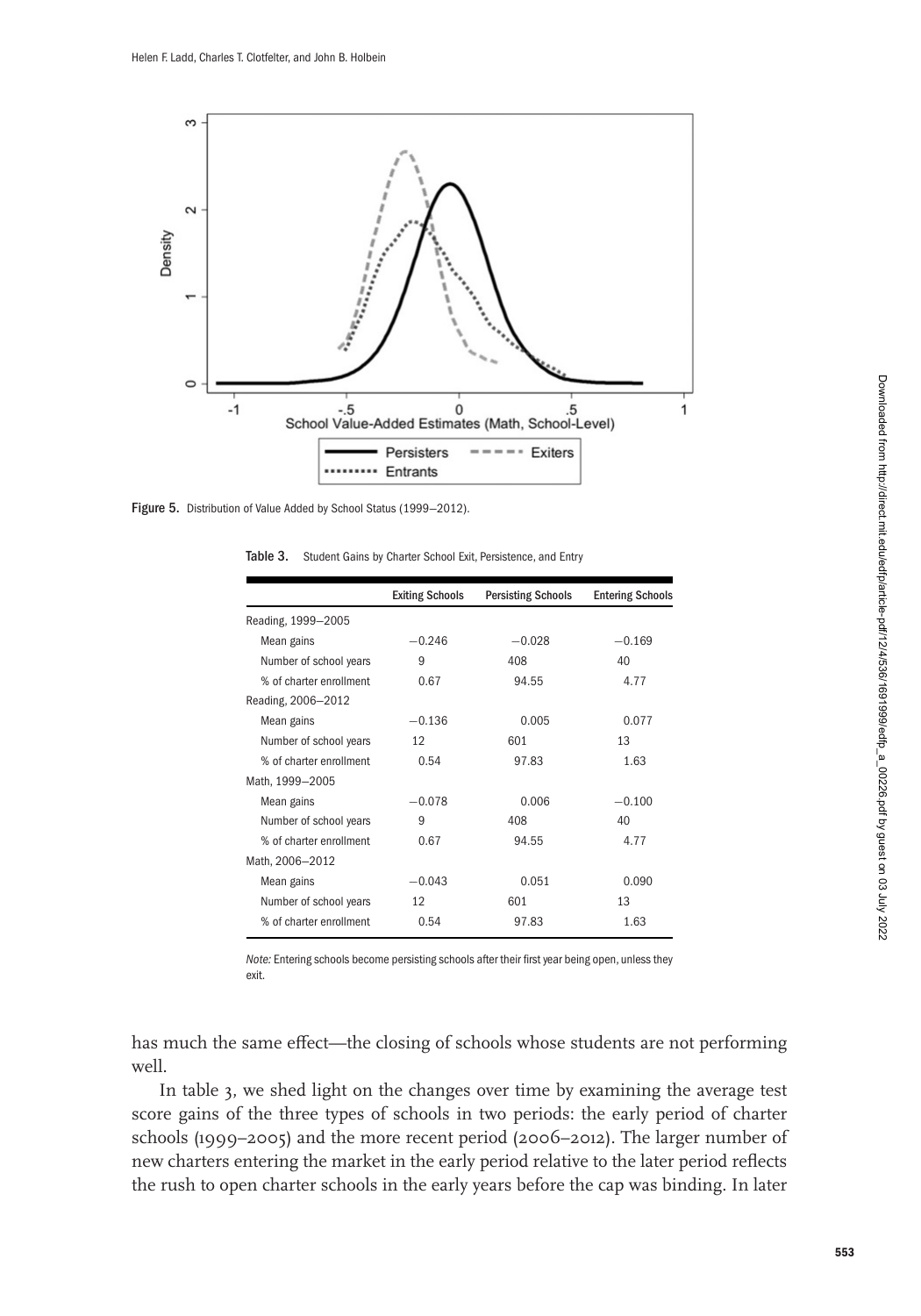<span id="page-18-0"></span>years, as the state's charter school cap was approached, entry of new charter schools into the charter school market became less common.<sup>19</sup>

In both periods, we see that the schools that exit are those with the lower test scores gains, and that is true for both subjects. The new charter entrants, however, appear to have improved over time. In the early period (1999–2005), new charter schools featured lower average test score gains than the persisting schools, although they still exhibited higher gains than exiting schools. During the 2006–2012 period, in contrast, the test scores gains of students in the newly entering charters were higher than those in the persisting schools. This change is likely the result of a significant policy change that took effect in November 2006. Starting in that year, all new charters were required to delay a year after approval before they could admit students. That permitted the state's Office of Charter Schools to make sure they were ready to open, and to provide technical support as necessary.

Thus, the overall gains in achievement of charter school students relative to traditional public school students described in the previous section reflect a combination of the departure in both periods of charter schools with relatively low achievement gains and, in the recent period, the entrance of schools demonstrating relatively larger achievement gains.

# **6. STUDENT SELECTION AND THE EFFECTIVENESS OF CHARTER SCHOOLS**

We emphasized earlier that our school-level measures of test score gains should not be interpreted as measures of the effectiveness with which charter schools raise the test scores of their students. Among the various reasons for this assertion is that the measures control neither for the unobservable characteristics of students that may affect their performance nor for the effects of peers on student achievement levels. Other reasons include the spillover effects of student mobility (Baude et al. [2014\)](#page-25-0), potential resource differences, and measurement error (Ladd and Walsh [2002\)](#page-26-0). Prior work on similar gains-based measures of school effectiveness show they consistently favor schools serving more advantaged students (Clotfelter and Ladd [1996;](#page-25-0) Ladd and Walsh [2002;](#page-26-0) Bifulco and Ladd [2007\)](#page-25-0).

We begin by documenting the dramatic change over time in the academic characteristics of the students who have been entering charter schools. In table [4,](#page-19-0) we do so for sixth, seventh, and eighth graders by comparing the average prior-year test scores (and also the number of absences as a measure of student motivation) for students entering the charter school sector to those of students who stayed behind in traditional public schools for selected years.<sup>20</sup> Table [4](#page-19-0) documents that the charter school sector has been attracting a relatively more able and motivated group of students over time. This trend is evident for both reading and math test scores in grades 6, 7, and 8. In each of the early years, the entering students were typically less able than their counterparts who

<sup>19.</sup> These numbers reflect the number of observations in our analyses. These are lower than the numbers reported in figure [1](#page-4-0) for two reasons: first, because we only include charter schools with grades 4–8 and second, because of list-wise deletion in our models that occurs because of the sporadic missingness in some of our model controls.

<sup>20.</sup> We focus on students entering charters in grades 6, 7, and 8 because far more students transfer to charters in those grades than in the earlier grades. Sample sizes would only be about 600 in the recent years for grades 4 and 5.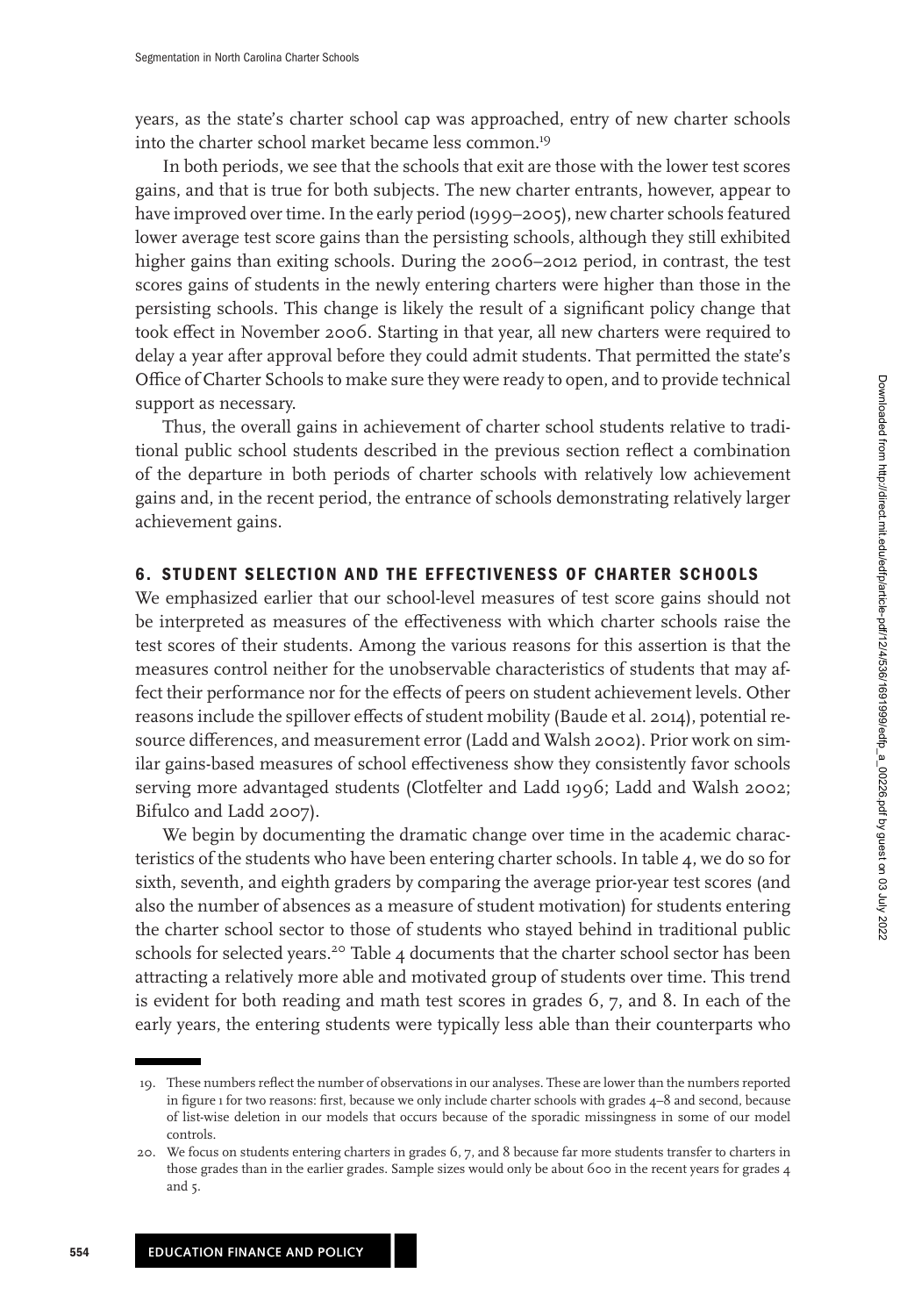| b                                                                       |  |
|-------------------------------------------------------------------------|--|
| $\sim$ 0.000 mm pair of the state $\sim$ 0.000 mm pair<br>$\frac{1}{2}$ |  |
| oluudiil oosevuu<br>- 2001 - 2011                                       |  |
| ė                                                                       |  |

<span id="page-19-0"></span>

|                   |                   |                  |                   | Early Years      |                   |                  |                   |                  |                   | Recent Years     |                   |                  |
|-------------------|-------------------|------------------|-------------------|------------------|-------------------|------------------|-------------------|------------------|-------------------|------------------|-------------------|------------------|
|                   | 2000              |                  | 2001              |                  | 2002              |                  |                   | 2010             |                   | 2011             |                   | 2012             |
|                   | New To<br>Charter | Remain<br>in TPS | New To<br>Charter | Remain<br>in TPS | New To<br>Charter | Remain<br>in TPS | New To<br>Charter | Remain<br>in TPS | New To<br>Charter | Remain<br>in TPS | New To<br>Charter | Remain<br>in TPS |
| 6th grade         |                   |                  |                   |                  |                   |                  |                   |                  |                   |                  |                   |                  |
| Avg. read (lag)   | $-0.070$          | 0.001            | $-0.002$          | 0.000            | $-0.048$          | 0.001            | 0.232             | $-0.008$         | 0.232             | $-0.009$         | 0.242             | $-0.010$         |
| Avg. math (lag)   | $-0.206$          | 0.003            | $-0.083$          | 0.001            | $-0.084$          | 0.001            | 0.149             | $-0.005$         | 0.162             | $-0.006$         | 0.169             | $-0.007$         |
| Days absent (lag) |                   |                  |                   |                  |                   |                  | $\overline{5.1}$  | 5.8              | 4.2               | 5.0              | 3.8               | 4.7              |
| z                 | 1,200             | 95,281           | 1,463             | 98,110           | 1,748             | 99,848           | 3,717             | 103,328          | 4,019             | 104,925          | 4,289             | 106,623          |
| 7th grade         |                   |                  |                   |                  |                   |                  |                   |                  |                   |                  |                   |                  |
| Avg. read (lag)   | $-0.062$          | 0.001            | 0.034             | $-0.000$         | $-0.052$          | 0.001            | 0.274             | $-0.009$         | 0.259             | $-0.009$         | 0.257             | $-0.010$         |
| Avg. math (lag)   | $-0.155$          | 0.002            | $-0.051$          | 0.001            | $-0.149$          | 0.002            | 0.213             | $-0.007$         | 0.179             | $-0.006$         | 0.195             | $-0.007$         |
| Days absent (lag) |                   |                  |                   |                  |                   |                  | 5.2               | 6.1              | 4.2               | 5.3              | 4.0               | 5.1              |
| z                 | 1,162             | 92,849           | 1,149             | 95,325           | 1,546             | 98,837           | 3,537             | 102,070          | 3,682             | 103,791          | 4,004             | 105,056          |
| 8th grade         |                   |                  |                   |                  |                   |                  |                   |                  |                   |                  |                   |                  |
| Avg. read (lag)   | $-0.094$          | 0.001            | $-0.010$          | 0.000            | 0.011             | $-0.000$         | 0.287             | $-0.009$         | 0.299             | $-0.010$         | 0.289             | $-0.010$         |
| Avg. math (lag)   | $-0.167$          | 0.002            | $-0.099$          | 0.001            | $-0.051$          | 0.001            | 0.154             | $-0.005$         | 0.183             | $-0.006$         | 0.146             | $-0.005$         |
| Days absent (lag) |                   |                  |                   |                  |                   |                  | 5.2               | 6.5              | 4.5               | 5.7              | 4.2               | 5.4              |
| z                 | 851               | 90,103           | 1,014             | 91,899           | 1,205             | 94,880           | 3,142             | 101,415          | 3,445             | 102,175          | 3,711             | 103,917          |

specified year with those who remained in the same traditional public school from the prior year to the specified year. The entries are the values of test scores and absences in Notes: labe 4 compares the mean values of the thee outcomes for those who were observed in the traditional public school (IPS) in the phor year and in a charter school in the the prior year-that is, before the students enrolled in a charter school. All reading and math scores have been standardized to mean zero and standard deviation of 1. N is the number of reading observations we have-the other two variables are similarly populated, with some missing observations. Absences were capped at 50 to minimize the effect number of reading observations we have–—the other two variables are similarly populated, with some missing observations. Absences were capped at 50 to minimize the effect Notes: Table 4 compares the mean values of the three outcomes for those who were observed in the traditional public school (TPS) in the prior year and in a charter school in the specified year with those who remained in the same traditional public school from the prior year to the specified year. The entries are the values of test scores and absences in the prior year–that is, before the students enrolled in a charter school. All reading and math scores have been standard to mean zero and standard deviation of 1. N is the of outliers. of outliers.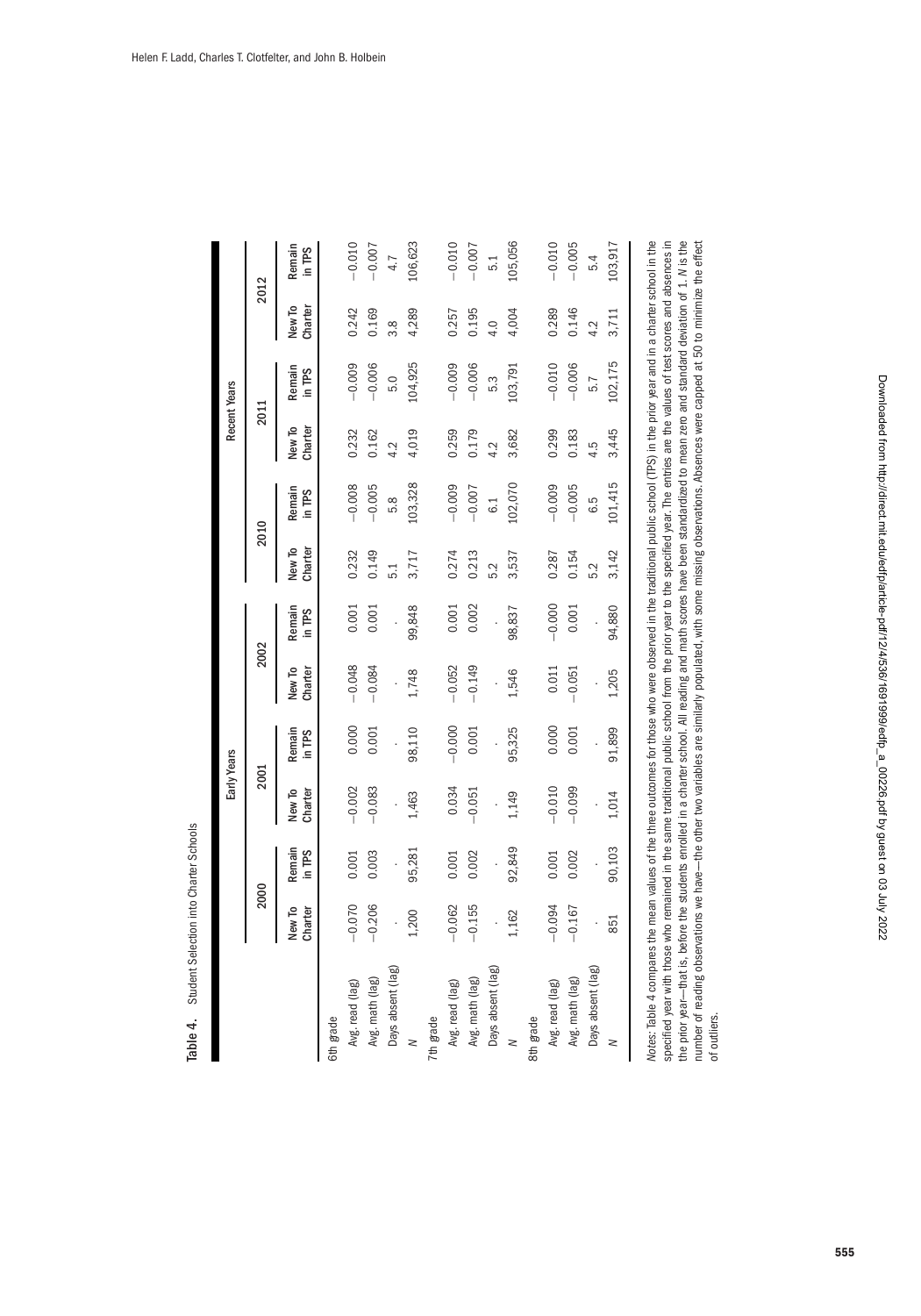remained in traditional public schools. In the more recent years, however, the situation changed quite dramatically. In these years, the average test scores of the new charter school students exceeded those of their former public school peers by more than 0.2 standard deviations in reading and about 0.15 standard deviations in math. Although we do not have data on student absences for the early years, the absence data for the later years indicates, consistent with their higher test scores, that the new entrants to charter schools had about 20 percent fewer absences, on average, than those who stayed behind, indicating higher student motivation and other cognitive skills that may lead to higher student outcomes.

The extent to which this increasingly positive selection by ability of students into charter schools contributes to the observed rightward shift in the test score gain distribution of charter schools over time is an open question. One possibility is that it contributes little, given that we have controlled statistically for each student's prior-year test scores in our estimation of the test-score gain measures. If that were the case, we would conclude that most of the rightward shift would be attributable to an increase in the effectiveness of the charter schools. At the same time, positive selection based on unmeasured student characteristics such as the noncognitive skills and motivation that lead to lower absenteeism or to better classroom performance could translate into higher gains even after we control for initial test scores. Moreover, a rising share of advantaged students in a charter school could well increase the test scores of other students through some form of spillover or peer effect. To the extent that either of these latter two mechanisms are operative, some of the increases in the observed gains in student test scores would reflect selection effects rather than an increase in the effectiveness of the charter schools themselves.

Hence it behooves us to estimate measures of charter school effectiveness that exclude at least some of these selection effects. The three standard ways of doing so are to compare student outcomes of those who won and lost random lotteries for entrance into charter schools, to compare student outcomes for charter school students to those for a control group constructed using the technique of propensity score matching, or to estimate achievement models with indicators for whether a student attended a charter school controlling for student fixed effects. Although all three approaches have wellknown strengths, they each also have weaknesses (Zimmer et al. [2009;](#page-26-0) Betts and Tang [2011\)](#page-25-0). The lottery approach is generalizable only to oversubscribed schools, requires detailed data on applications and outcomes of the lottery, and often suffers from attrition bias. The propensity matching approach is based only on observed characteristics and hence does not control for the unmeasured and unobservable differences that may characterize students in traditional public and charter schools. Finally, the student fixed effects approach identifies charter school effectiveness based only on the students with test scores who switch from traditional public schools into charter schools, rather than to the full set of charter school students. Moreover, one must be cautious in applying the approach to elementary schools, where most of the switchers in the tested grades are those who switch out rather than into charters. We rely here on the student fixed effect approach and apply it to students in grades 4–8.

By using this approach, we are measuring how students perform in a charter school relative to how those very same students performed in a traditional public school. Comparing students to themselves means we are accounting for all their time-invariant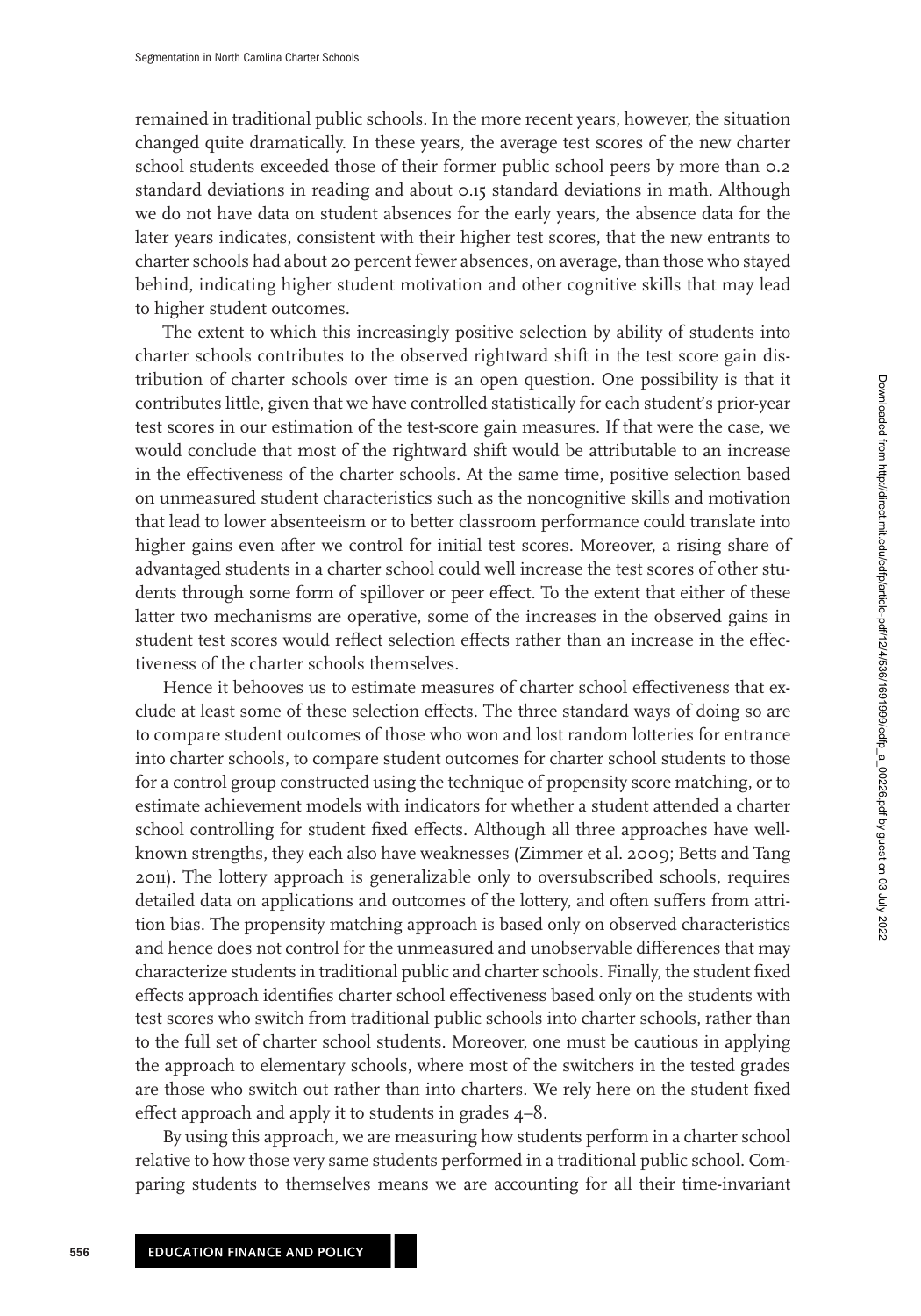observable and unobservable characteristics, and also implicitly for any peer effects on their student performance.<sup>21</sup> Specifically, we follow the lead of Bifulco and Ladd [\(2006\)](#page-25-0), and estimate student fixed effects models as outlined in equation 3:

$$
A_{\text{igst}} = \alpha C_{\text{ist}} + \beta X_{\text{it}} + \gamma_{\text{i}} + \eta_{\text{gt}} + \varepsilon_{\text{igt}}.\tag{3}
$$

The outcome of interest remains achievement for a given student (*Aigst*). The variable of interest—*Cist*—indicates whether student *i* attended a charter school *s* in year  $t$ , and  $\alpha$  is the measure of effectiveness. Also included in the model are student fixed effects ( $\gamma_i$ ), and grade-by-year fixed effects ( $\eta_{gt}$ ), as well as some time-varying characteristics of students,  $X_{it}$ , including lagged test scores.<sup>22</sup> Once we have this arguably causal measure of school effectiveness, we can compare trends in school effectiveness to the trends in measures of value-added estimates of the type we reported earlier. In doing so, however, we need to pay attention to the fact that our effectiveness measures are identified only by the students who shift into the charter school sector during our time periods and not to all charter school students. Hence we look at trends in value added for all students, and also for the subset of students who switch from one sector to another.

Table [5](#page-22-0) reports our findings for the period 2003–2011 and two sub-periods, 2003– 2007 and 2008–2011. We selected these sub-periods in part because of the significant regulatory changes in 2006 and also to assure that we would have sufficient data for individual students within a sub-period to estimate models with student fixed effects. In fact, the basic findings are not sensitive to the specific sub-periods.

We first start with the estimated charter school effects from the models with student fixed effects (see columns 2 and 5). They indicate, first, that over the full period we examine (2003–2011), charter schools were somewhat less effective than traditional public schools in reading and far less effective in math. A comparison of the effectiveness estimates across the two sub-periods, however, suggests that the charters have become more effective time over time. In particular, the negative effect of −0.058 for reading during the 2003–2007 period had disappeared by the 2008–2011 period, and the very large negative effect of −0.137 for math was reduced by half. We note that some unidentified, but probably small, portion of that improvement could reflect the higher quality peer groups in the charter schools.<sup>23</sup>

<sup>21.</sup> One potential concern with such models is that they do not account for relevant individual-level characteristics that vary over time, such as previous test score performance. One might be concerned, for example, that charter school students might have a pre-entry dip in test scores and then a reversion to mean performance levels. Our examination of patterns in student test scores prior to entry provides no evidence to support a pre-entry dip and hence no evidence of regression to the mean. Further, prior studies have generally concluded that prior trends do not explain the charter school results (Bifulco and Ladd [2006;](#page-25-0) Betts and Tang [2011\)](#page-25-0).

<sup>22.</sup> The student fixed effects models reported in table [5](#page-22-0) include all the time-varying student-level variables that are included in our value-added models. The results change in no meaningful way if we estimate far more parsimonious models that include only whether a student is new to a school or if we restrict the sample to switchers alone. For example, the estimated coefficient for reading in the 2003–2007 period in a model based on the parsimonious model for switchers only is −0.0582, which is almost identical to the reported estimate of −0.0580. For the 2008–2011 period, the coefficient for reading is −00096, but, like the reported coefficient, is indistinguishable from 0.

<sup>23.</sup> Our assertion that the contribution of peer effects is likely to be small is consistent with estimates (not reported) from value-added models that include school-level peer variables (see footnote 16) and with the evidence and argument made by Baude et al. [\(2014\)](#page-25-0) in their study of Texas charter schools.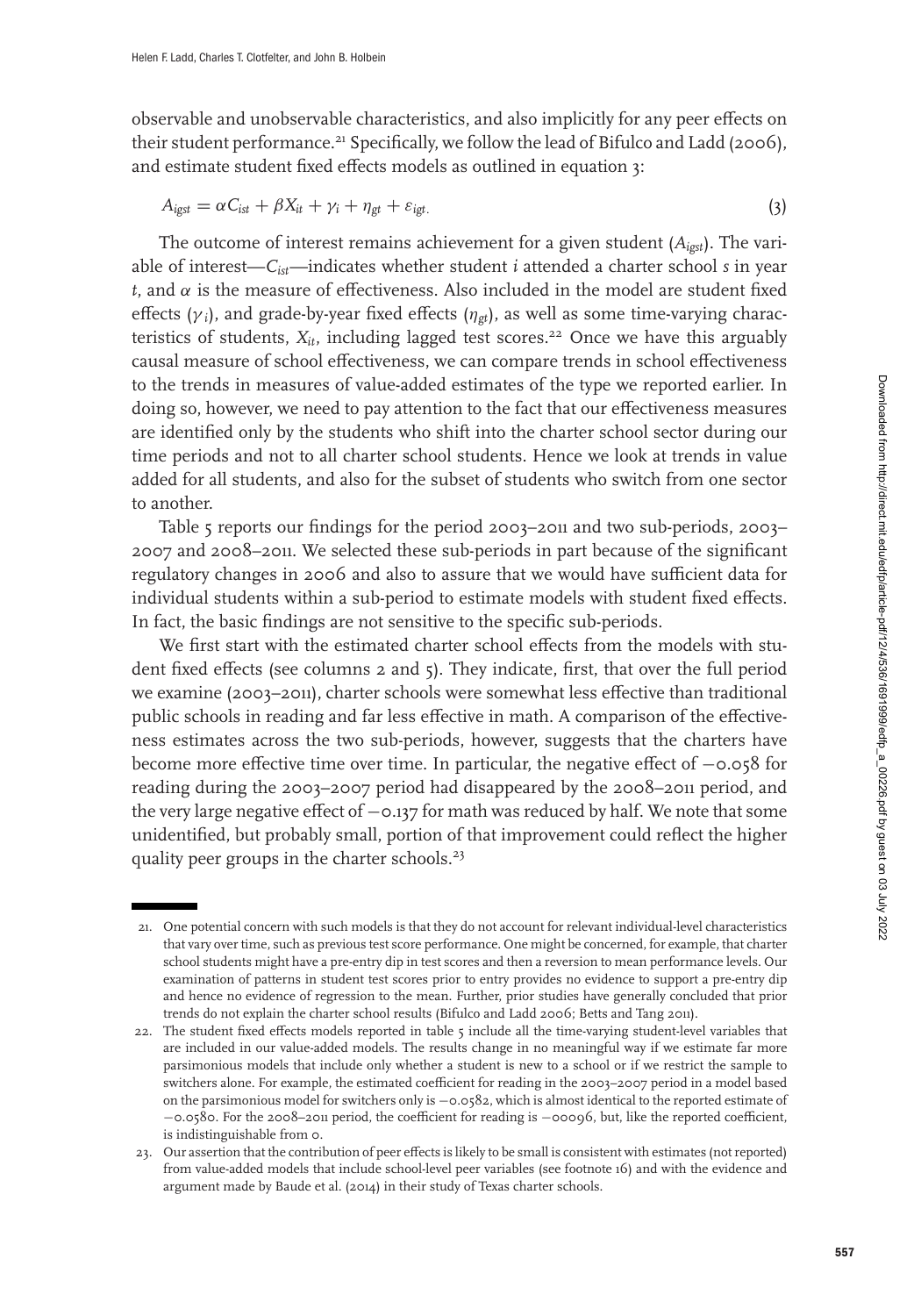<span id="page-22-0"></span>

| Table 5. | Student Fixed Effects (FE) and Value-Added (VA) Models |
|----------|--------------------------------------------------------|
|----------|--------------------------------------------------------|

|                              |                         | Reading                |                         |                         | Math                    |                         |
|------------------------------|-------------------------|------------------------|-------------------------|-------------------------|-------------------------|-------------------------|
|                              | <b>FE Model</b>         | VA (All)               | VA (Switchers)          | FE                      | VA (All)                | VA (Switchers)          |
| Full-time period (2003-2011) |                         |                        |                         |                         |                         |                         |
| Charter school               | $-0.0373**$<br>(0.005)  | $0.0687**$<br>(0.002)  | $0.0086***$<br>(0.004)  | $-0.1225$ **<br>(0.005) | $0.0166$ **<br>(0.002)  | $-0.0350$ **<br>(0.004) |
| N                            | 3,046,109               | 2,981,397              | 81,459                  | 3,015,380               | 2,952,272               | 81.087                  |
| Early period (2003-2007)     |                         |                        |                         |                         |                         |                         |
| Charter school               | $-0.0580$ **<br>(0.006) | $0.0288**$<br>(0.003)  | $-0.0256$ **<br>(0.006) | $-0.1374$ **<br>(0.006) | $-0.0277$ **<br>(0.003) | $-0.0758$ **<br>(0.005) |
| N                            | 1,775,665               | 1,754,495              | 47,021                  | 1,776,867               | 1,755,701               | 47,050                  |
| Late period (2008-2011)      |                         |                        |                         |                         |                         |                         |
| Charter school               | 0.0053<br>(0.008)       | $0.1049$ **<br>(0.003) | $0.0515***$<br>(0.007)  | $-0.0774$ **<br>(0.009) | $0.0656$ **<br>(0.003)  | $0.0172***$<br>(0.007)  |
| N                            | 1,270,444               | 1,226,902              | 34,438                  | 1,238,513               | 1,196,571               | 34,037                  |

Notes: Entries in each cell come from separate regressions. The FE regressions include the charter school indicator, student FE, grade-by-year indicator variables, and seven time-varying characteristic of students, including lagged test scores. The value added models (VAM) include the charter school indicator, time invariant and time varying student characteristics, as well as grade-by-year indicator variables. "All" refers to the full sample; "switchers" refers to the set of students who switched between the charter and the traditional public school sector during the relevant time period.

 $*^{*}p < 0.05$ .

At the same time, even in the recent period, the fixed effects estimates provide no support for the conclusion that the charter schools are more effective than the traditional public schools in raising the test scores of the students who switch into them. Understanding the reasons for that weak performance is beyond the scope of this paper.<sup>24</sup> Hence, the positive coefficients of the value-added estimates—even for the sample restricted to those students who switched sectors—provides a misleadingly positive picture of the effectiveness of the charter schools. Much of what appears to be the positive effects of charter schools in the recent period in fact reflects student selection.

Nonetheless, the evidence is consistent with the conclusion that charter schools have indeed become more effective over time, albeit not by quite as much as would be implied by changes in the value-added measures. Looking just at the changes in valueadded estimates for the sample of switchers, we find that between the two periods the gain in reading was 0.077 standard deviations and in math 0.093 standard deviations. Based on the changes in our fixed effects estimates, we can attribute about 0.06 standard deviations of gains in reading to improved charter school effectiveness (the difference between −0.0580 and 0.0053) and about 0.06 standard deviations in math (the difference between −0.1374 and −0774). Thus we conclude that somewhere between two thirds and three quarters of the estimated gains in value added reflect improvements in charter school effectiveness with the remainder attributable to a combination of other factors, including student selection.

<sup>24.</sup> Among the many possible explanations is low teacher quality. Carruthers [\(2012\)](#page-25-0) provides some support for that explanation in her study of the quality of the charter school teachers with whom she was able to observe in the traditional public schools before they switched sectors. She found that between 1997 and 2009, the teachers who moved to charter schools (who accounted for about 36 percent of all teachers in the charter sector) were typically less qualified and less effective than comparable teachers who moved within the traditional public school sector.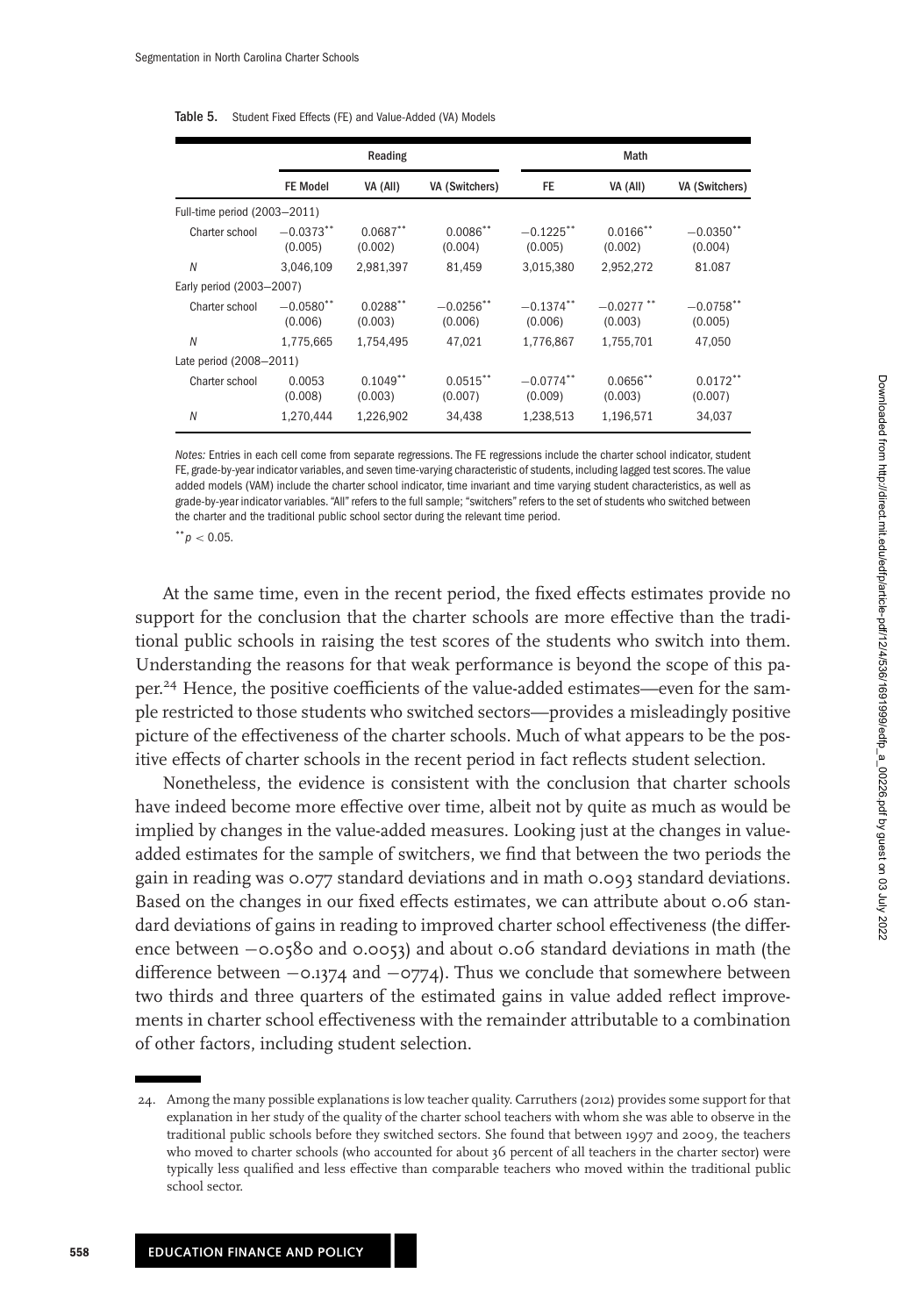# <span id="page-23-0"></span>**7. CONCLUSION AND EXTENSIONS**

A defining characteristic of charter schools is that they introduce a strong market element into public education. In this paper, we have examined the evolution of the charter school sector in North Carolina between 1999 and 2012 with attention to three marketrelated considerations. First, we find that the state's charter schools, which started out disproportionately serving minority students, have been serving an increasingly white student population over time. In addition, during the period, individual charter schools have become increasingly racially imbalanced, in the sense that some are serving primarily minority students and others are serving primarily white students. The resulting market segmentation in the charter school sector reflects a major difference between charter schools and the typical textbook version of a private sector market. In the case of schools, consumers—in this case, parents—care not only about the quality of a school's program but also the mix of students in the school. As a result, market forces will tend to lead not only to more satisfied consumers but also to market segmentation, which in the case of schools is typically by the race of the student.

Second, we find that, as would be predicted, the quality of the match between parental preferences and the offering of the schools is, in general, higher for charter schools than for traditional public schools—where our proxy for match quality is the demographic-adjusted proportion of parents who keep their children in the charter school the next year relative to similar parents whose children are in traditional public schools. Importantly, however, we find that the fit between the child and the school is stronger for children in mainly white schools than in mainly minority schools. Although we have no way to test explicitly for motivation, this difference in fit is consistent with the view that many white parents are using the charter schools, at least in part, to avoid more racially diverse traditional public schools, and also that charters serving largely minority children may be taking actions to discourage some of their students from returning.

Third, we document that the charter schools as a group initially started out behind the traditional public schools in terms of the test score gains of their students. Over time, however, the distributions across schools in the two sectors converged and by the end of our period charter school students tended to have higher test score gains than those attending the traditional public schools. This finding reflects in part the winnowing out of charter schools whose students performed poorly, and, in recent years, the entry of schools whose students performed better. This process is consistent with predictions that market forces would drive under-performing schools out of business. The apparent success of the charter schools entering after 2006 has likely been enhanced by a policy change in that year that required charter schools to delay opening for a year after their charter was approved, and the associated support provided by the state's Office of Charter Schools during and after that year.

At the same time, the relatively high test score gains of students in the charter schools at the end of our study period provides a misleading picture of the absolute effectiveness of charter schools relative to traditional public schools. In fact, our analysis of charter school effectiveness using test score models that control statistically for student selection with the use of student fixed effects shows no relative advantage for charter schools in reading and a disadvantage in math, at least for the students who switch. That is, the apparent success of the students switching from public schools to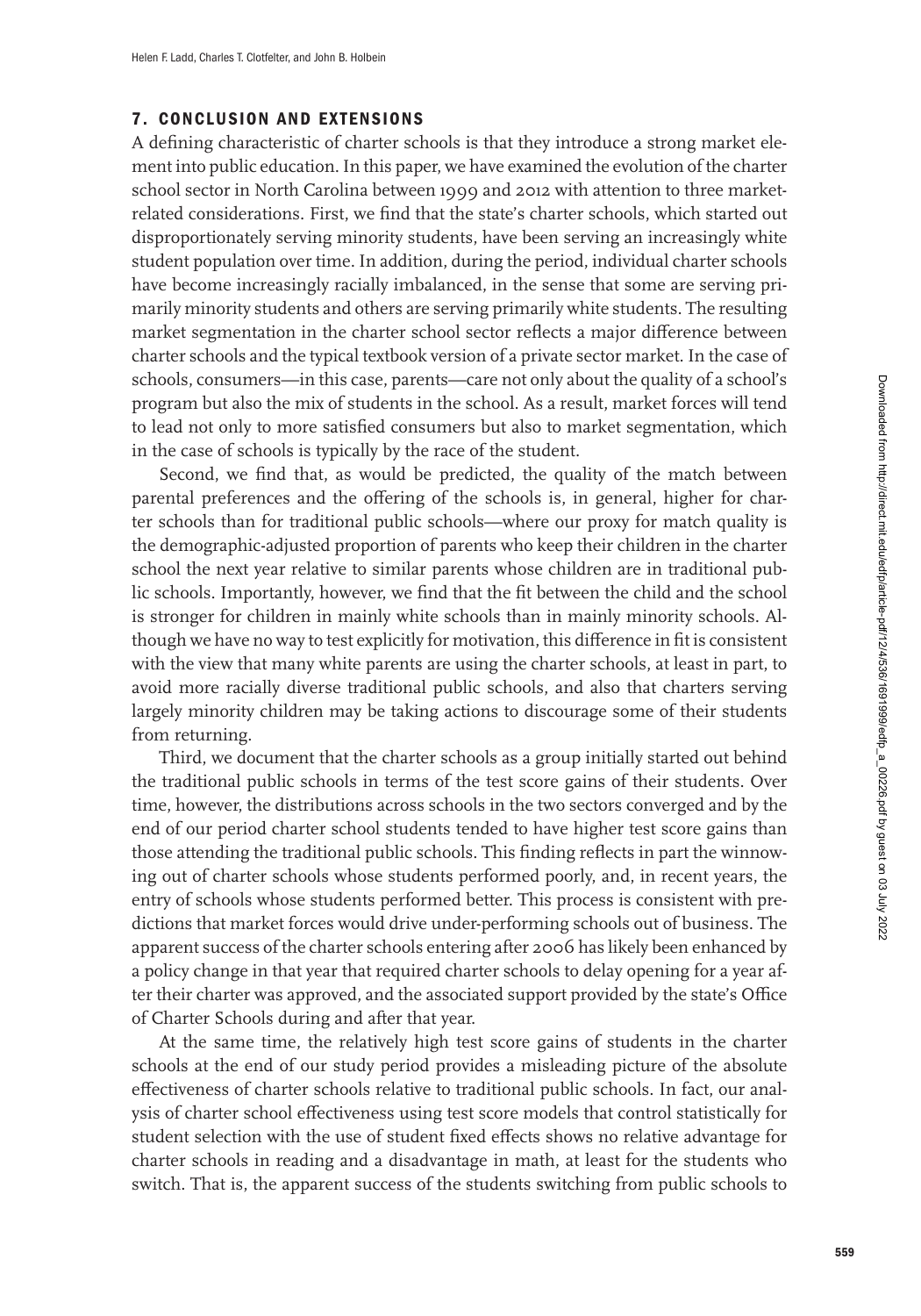charter schools in recent years largely reflects the greater ability and motivation of the students who are switching (which we document in table  $\phi$ ) rather than the greater effectiveness of the charter schools relative to the traditional public schools.

Nonetheless, consistent with the prediction of a market model, the North Carolina charter schools have indeed become somewhat more effective over time. It is simply that they started out so weak that the improvements have still not made them more effective on average than the traditional public schools.

Moving forward, the charter school sector in North Carolina is likely to grow significantly, although probably not as fast as its proponents would like. On the one hand, the 2011 removal of the one hundred–school cap, the seventy-one applications for new charters in 2014, and legislative changes that make it easier for existing charter schools to expand without specific approval, all point to large increases in the size of the sector over the next few years. On the other hand, by recommending that only eleven of the seventy-one new charter applications be forwarded to the State Board for approval that year, the Charter School Advisory Board put a bit of a damper on the rate of growth, at least in the short term. Not happy with this outcome, however, the Legislature has now approved a "fast-track" option for charter school operators with experience operating successful schools and want to replicate them. Such schools would not have to go through the typical planning year, and could open months after their approval at the start of the following academic year. As the state's charter sector grows, we would expect to see a continuation of the trends that we have documented here, with the possibility that new entrants may once again struggle as the proliferation of new schools exceeds the limited capacity of the Office of Charter Schools to oversee and support them during their start-up periods.

In this paper, we have said nothing about how the growth of charters in particular districts is likely to affect the ability of those districts to provide quality schooling to the children in the traditional public schools. That issue is currently an urgent concern in Durham County, for example, where the rapid growth of charters has not only increased racial segregation but has also imposed significant financial burdens on the school district. One recent study found the net cost to the Durham Public Schools could be \$1,000 or more per student enrolled in a charter school, although the precise amount differs based on the assumptions (Troutman [2014\)](#page-26-0). Major contributors to this burden are that charter schools serve far lower proportions of expensive-to-educate children than the traditional public schools and the district cannot reduce its spending in line with the loss of students because of its fixed costs. In ongoing research we plan to investigate further the evolving financial and other implications of charter schools on districts' traditional public schools.

In another line of inquiry we are exploring the extent to which the goals of charter schools have been changing over time. One approach is to compare the goals stated in the charter school applications of charters approved at different points over time to examine changes in the types of students they intend to serve (e.g., low income and minority, disabled students, or all students), their subject focus (e.g., STEM, general purpose, or other) and their pedagogical approach (e.g., normal grade format, mixed grades, or Montessori). Another approach is to examine the backgrounds of charter school board members over time to tease out the extent to which charters are becoming more of a business proposition and less of an innovative way of providing education.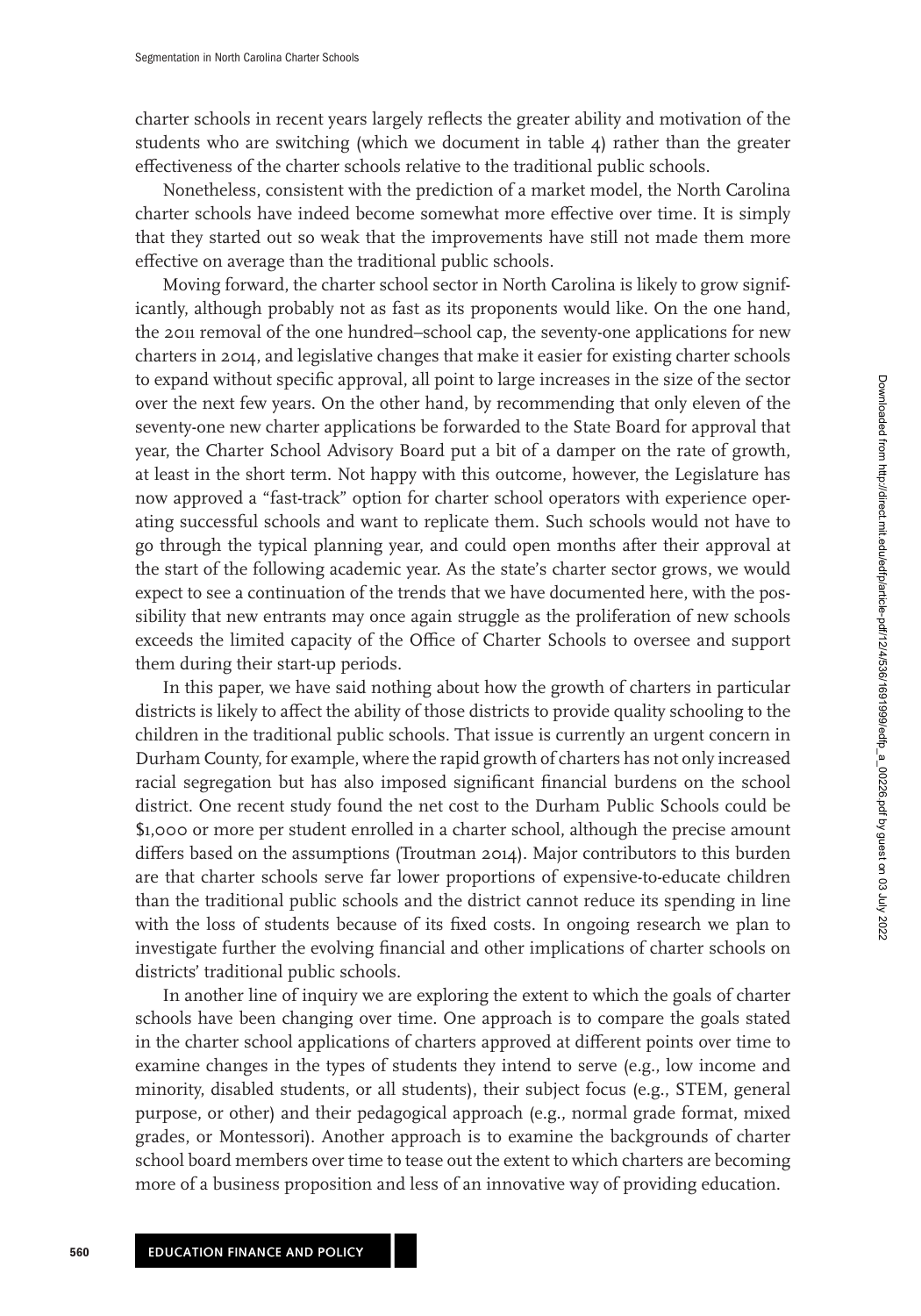<span id="page-25-0"></span>As would be predicted by the standard market model of competition, the charter school sector in North Carolina will undoubtedly continue to evolve. In this case, however, state policy makers have both the power and the responsibility to influence that evolution. In particular, they have the authority to limit the number of entrants or to alter the authorization and review processes. The question is whether they will use that authority to ensure that the sector serves the public interest and not just the private interests of those who send their children to charter schools.

#### **ACKNOWLEDGMENTS**

The authors thank the Center for the Analysis of Longitudinal Data in Education Research funded by the U.S. Department of Education (grant R305C120008) for financial support, Adrienne Jones and Winnie Biwott for expert research assistance, and Izzy Hernandez-Cruz for additional assistance. We are also indebted to discussants and participants at APPAM and AEFP conferences for their feedback on earlier versions of this paper.

#### **REFERENCES**

Baude, Patrick L., Marcus Casey, Eric A. Hanushek, and Steven G. Rivkin. 2014. The evolution of charter school quality. NBER Working Paper No. w20645.

Bettinger, Eric P. 2005. The effect of charter schools on charter students and public schools. *Economics of Education Review* 24(2):133–147. doi[:10.1016/j.econedurev.2004.04.009.](http://dx.doi.org/10.1016/j.econedurev.2004.04.009)

Betts, Julian R., and Y. Emily Tang. 2011. *The effect of charter schools on student achievement: A meta-analysis of the literature*. Seattle, WA: Center on Reinventing Public Education.

Bifulco, Robert, and Helen F. Ladd. 2006. The impacts of charter schools on student achieve[ment: Evidence from North Carolina.](http://dx.doi.org/10.1162/edfp.2006.1.1.50) *Education Finance and Policy* 1(1):50–90. doi:10.1162/edfp .2006.1.1.50.

Bifulco, Robert, and Helen F. Ladd. 2007. School choice, racial segregation, and test-score gaps: Evidence from North Carolinas charter school program.*Journal of Policy Analysis and Management* 26(1):31–56. doi[:10.1002/pam.20226.](http://dx.doi.org/10.1002/pam.20226)

Carruthers, Celeste K. 2012. The qualifications and classroom performance of teachers moving to charter schools. *Education Finance and Policy* 7(3):233–268. doi[:10.1162/EDFP\\_a\\_00067.](http://dx.doi.org/10.1162/EDFP_a_00067)

Center for Research on Education Outcomes (CREDO). 2013. *National charter school study 2013*. Available credo.stanford.edu/documents/NCSS%202013%20Final%20Draft.pdf. Accessed 30 September 2016.

Chetty, Raj, John N. Friedman, and Jonah E. Rockoff. 2014. Measuring the impact of teachers I: Evaluating bias in teacher value-added estimates. *American Economic Review* 104(9):2593–2632. doi[:10.1257/aer.104.9.2593.](http://dx.doi.org/10.1257/aer.104.9.2593)

Clotfelter, Charles T., and Helen F. Ladd. 1996. Recognizing and rewarding success in public schools. In *Holding schools accountable: Performance-based reform in education*, edited by Helen F. Ladd, pp. 23–63. Washington, DC: The Brookings Institution.

Clotfelter, Charles T., Helen F. Ladd, and Jacob L. Vigdor. 2006. Teacher-student matching and [the assessment of teacher effectiveness.](http://dx.doi.org/10.3368/jhr.XLI.4.778) *Journal of Human Resources* 41(4):778–820. doi:10.3368 /jhr.XLI.4.778.

Eisen, Allison. 2014. The purpose of the charter: Exploring the accountability of North Carolina charter schools. MA thesis, Duke University.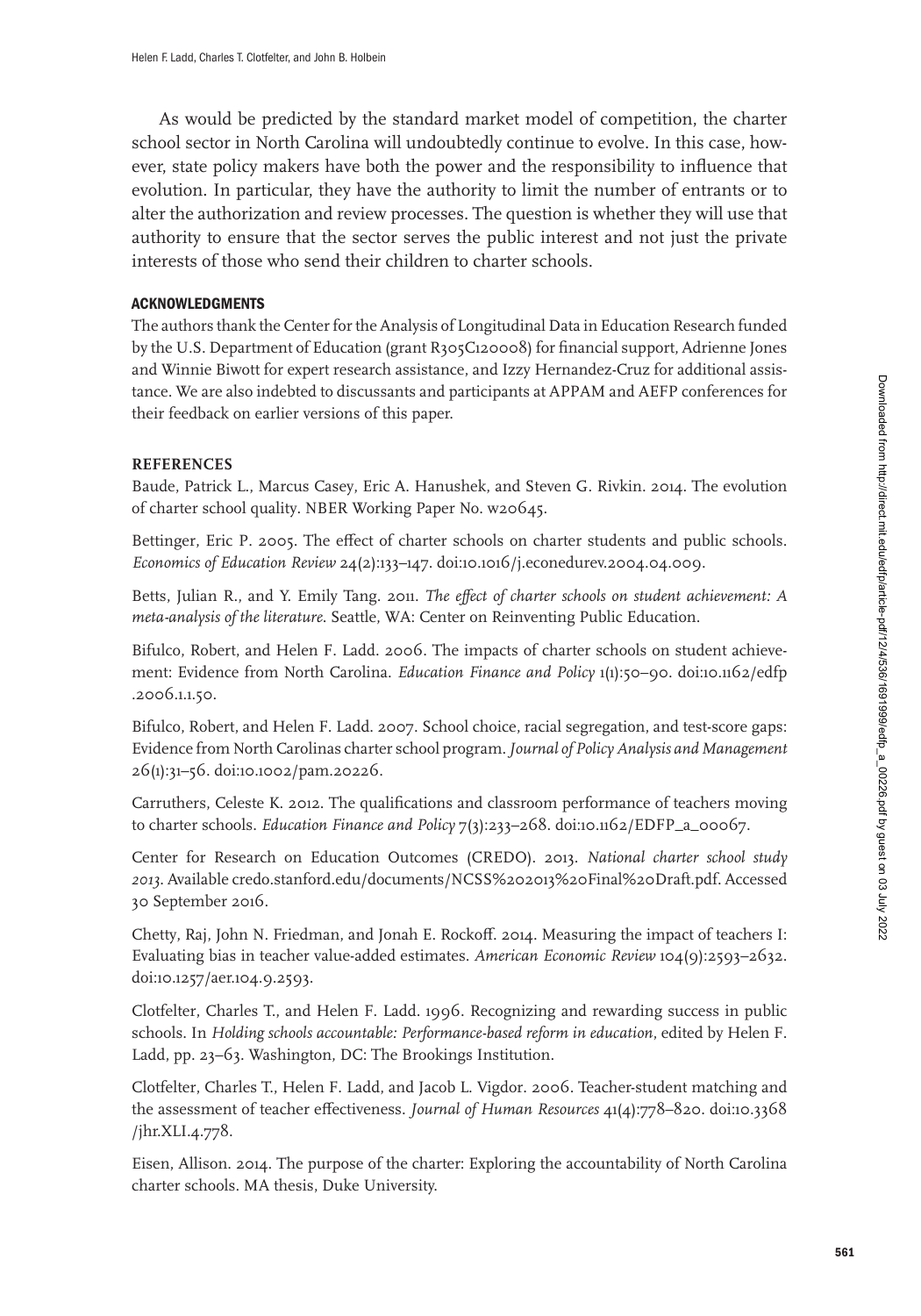<span id="page-26-0"></span>Eisen, Allison, and Helen F. Ladd. 2015. A spotty record for North Carolina charters. *News and Observer*, 10 March.

Fuller, Bruce F., Richard Elmore, and Gary Orfield. 1996. *Who chooses? Who loses? Culture, institutions, and the unequal effects of school choice*. New York: Teachers College Press.

Hanushek, Eric A., John F. Kain, Jacob M. Markman, and Steven G. Rivkin. 2003. Does peer [ability affect student achievement?](http://dx.doi.org/10.1002/jae.741) *Journal of Applied Econometrics* 18(5):527–544. doi:10.1002/jae .741.

Hanushek, Eric A., and Steven G. Rivkin. 2010. Generalizations about using value-added measures of teacher quality. *American Economic Review* 100(2):267–271. doi[:10.1257/aer.100.2.267.](http://dx.doi.org/10.1257/aer.100.2.267)

Kane, Thomas J., and Douglas O. Staiger. 2008. Estimating teacher impacts on student achievement: An experimental evaluation. NBER Working Paper No. w14607.

Ladd, Helen F., and Randall P. Walsh. 2002. Implementing value-added measures of school [effectiveness: Getting the incentives right.](http://dx.doi.org/10.1016/S0272-7757(00)00039-X) *Economics of Education Review* 21(1):1–17. doi:10.1016 /S0272-7757(00)00039-X.

Lankford, Hamilton, Susanna Loeb, and James Wyckoff. 2002. Teacher sorting and the plight of urban schools: A descriptive analysis. *Educational Evaluation and Policy Analysis* 24(1):37–62. doi[:10.3102/01623737024001037.](http://dx.doi.org/10.3102/01623737024001037)

McCaffrey, Daniel F., J. R. Lockwood, Kata Mihaly, and Tim R. Sass. 2012. A review of Stata routines for fixed effects estimation in normal linear models. *Stata Journal* 12(3):406–432.

McEwan, Patrick J. 2003. Peer effects on student achievement: Evidence from Chile. *Economics of Education Review* 22(2):131–141. doi[:10.1016/S0272-7757\(02\)00005-5.](http://dx.doi.org/10.1016/S0272-7757(02)00005-5)

Myers, Christopher. 2004. White Freedom Schools: The white academy movement in eastern North Carolina, 1954–1973. *North Carolina Historical Review* 81(4):393–425.

Tekwe, Carmen D., Randy L. Carter, Chang-Xing Ma, James Algina, Maurice E. Lucas, Jeffrey Roth, Mario Ariet, Thomas Fisher, and Michael B. Resnick. 2004. An empirical comparison of statistical models for value-added assessment of school performance. *Journal of Educational and Behavioral Statistics* 29(1):11–36. doi[:10.3102/10769986029001011.](http://dx.doi.org/10.3102/10769986029001011)

Troutman, Elizabeth. 2014. Refocusing charter school policy on disadvantaged students. MA thesis, Duke University.

Zimmer, Ron, Brian Gill, Kevin Booker, Stephane Lavertu, Tim R. Sass, and John Witte. 2009. *Charter schools in eight states: Effects on achievement, attainment, integration, and competition*. Available www.rand.org/pubs/monographs/MG869.html. Accessed 30 September 2016.